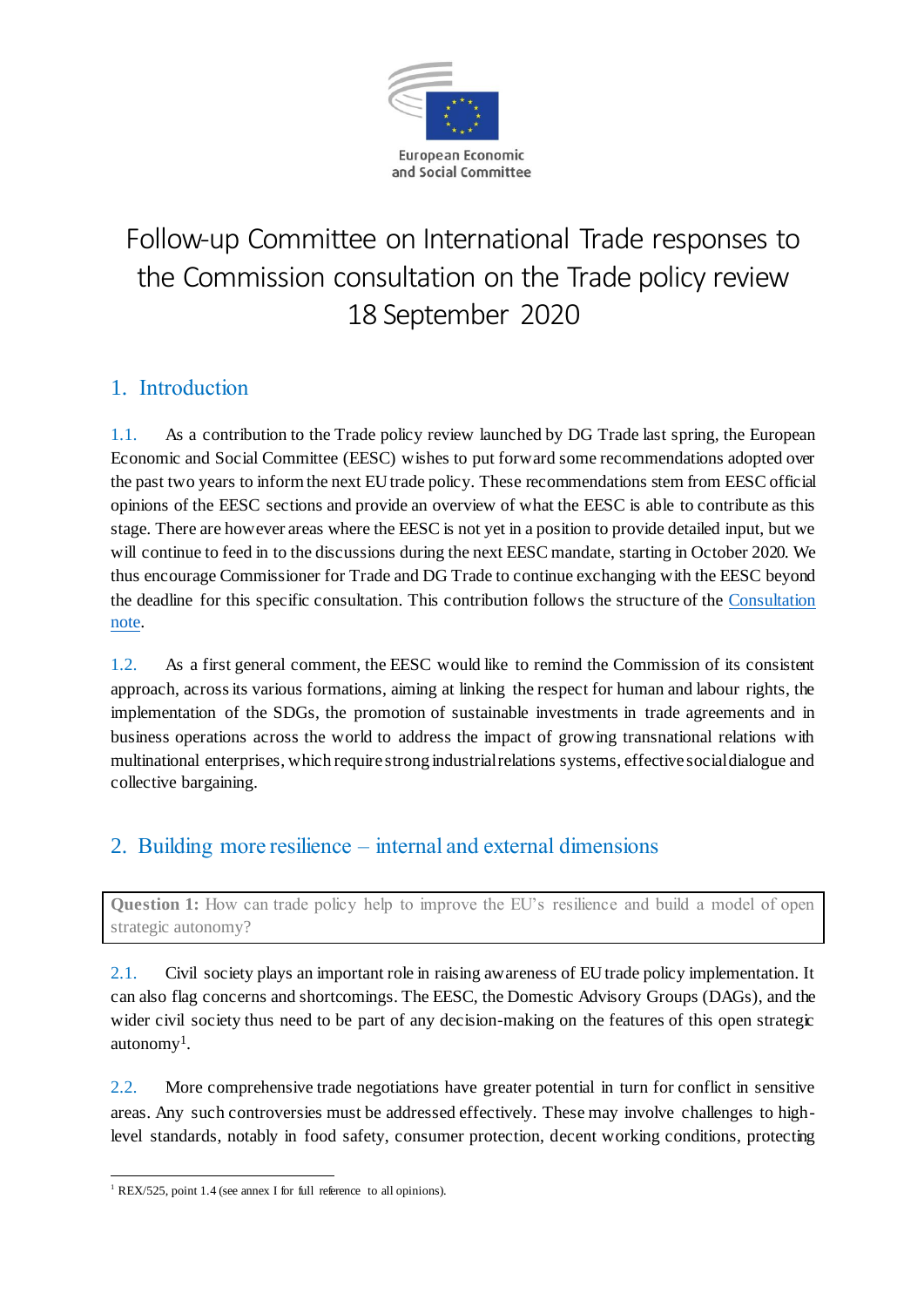public services, or in enforcing sustainable trade rights, as covered in detail in a number of previous opinions. The EESC again emphasises that nothing in a trade agreement must be allowed to limit the public policy space of governments to regulate, as they see fit<sup>2</sup>.

2.3. The EESC believes it is essential that the EU ensures the smooth and fair operation of the Internal Market and the Eurozone. One fifth of all export-related jobs in the EU<sup>1</sup> are based in a different Member State to that of the exporter, not least due to the growth in supply chains, the so-called "spillover effect"<sup>3</sup>. This goal needs to cover a very wide range of separate policies, ranging from transport and energy to better integration of services, to providing a legally robust and socially protected framework for the evolution of digitalisation and artificial intelligence (AI). It must also include evenhanded EU regulation and policies that promote conditions that help businesses to take the lead in developing and applying new technologies that maintain competitiveness, whilst ensuring growth and decent jobs as part of a fair transition<sup>4</sup>.

2.4. Increased trade flows will mean further increases in transport, where greenhouse gas (GHG) emissions are already notably high. The EESC therefore calls both that all modes of transport become part of an enhanced sustainable and just transport policy, and that a clear policy link between trade and transport be established, not least in meeting the relevant SDG commitments<sup>5</sup>.

2.5. To build an open strategic autonomy, the EUmust become "the best place to invest in". A first step would be to assess our leverages' capacity to promote and support investments, in industrial, energy, transport and digital infrastructure,through an enlarged connectivity approach. A common foreign direct investment scheme would provide the possibility to seize opportunities in strategic assets, such as critical infrastructure, critical technologies and security of supply of critical inputs. The EU must use the full potential of the procurement directives and effective trade defence instruments and enforce its free trade agreements to counter illicit practices, deepen regulatory convergence and promote sustainability standards, thus reducing market distortions<sup>6</sup>. The EU should promote best practices on how to include environmental and social criteria in public procurement<sup>7</sup>.

2.6. The much-heralded reform of the competition framework is greatly needed. However, the EESC is disappointed that the overhaul of the EU's competition rules has been postponed until 2021. There is no room for political manoeuvres when designing the reform; the approach should be based on global developments and not only on the single market, as has been the case so far<sup>8</sup>.

2.7. The coronavirus crisis should lead the EU to boost the health equipment and pharmaceutical sectors, with a view to ensuring the EU's shared sovereignty and self-sufficiency in these sectors<sup>9</sup>.

2.8. The EESC proposes that EU trade or economic agreements include, in keeping with WTO principles and rules, a chapter containing clauses against tax offenses, money laundering and aggressive tax planning and for cooperation between tax authorities. The EESC calls on the Commission to include it as an EU proposal in the ongoing negotiations and in the treaties already in force when they come to be revised<sup>10</sup>.

- <sup>6</sup> CCMI/175, point 1.7.
- <sup>7</sup> REX/525, point 1.12.
- 8 INT/897, point 5.11.
- <sup>9</sup> CCMI/175, point 1.2.

<sup>2</sup> REX/517, point 1.5.1.

<sup>3</sup> REX/517, point 1.2.

<sup>4</sup> REX/517, point 1.2.1. <sup>5</sup> REX/517, point 1.8.4.

<sup>10</sup> ECO/408, point 1.9.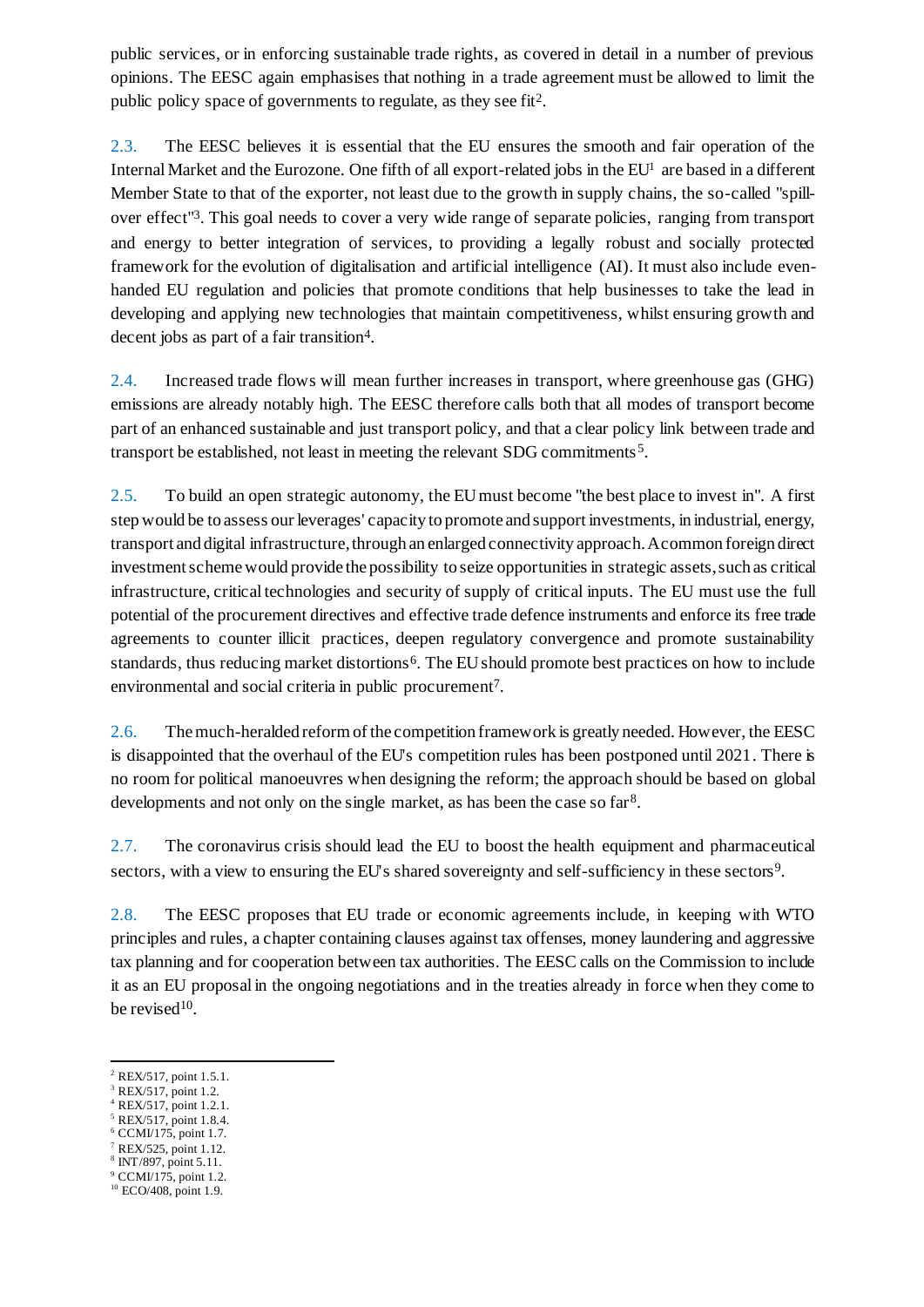2.9. Higher standards for the publishing of reports on non-financial matters could be an important issue in trade policy. Regulation at the global level, including trade agreements, should boost transparency on the publication of non-financial information in countries such as the United States and China to ensure a level playing field for European companies<sup>11</sup>.

2.10. The international use of the euro would enhance financial autonomy and provide access to finance on more favourable borrowing conditions for European businesses and governments as European financial markets would become more integrated, deeper and more liquid. It would in addition foster further intra-EU and international trade<sup>12</sup>.

**Question 2:** What initiatives should the EU take – alone or with other trading partners - to support businesses, including SMEs, to assess risks as well as solidifying and diversifying supply chains?

2.11. The COVID-19 crisis has unveiled the worrying fragility and significant risks related to highly fragmented and undiversified supply chains and exposed the vulnerability of workers who keep them operational. Large-scale disruptions showcased the necessity to strengthen the reliability and resilience of global supply chains (GSCs), in particular in key regions and sectors, both within the EU internal market and with third country governments<sup>13</sup>. Global supply chains need to become more resilient, diversified and responsible. Stronger instruments need to deliver on a sustainable trade and investment agenda in all its dimensions. It needs to be consistent with the Green Deal and show equal ambition on the effective implementation and enforcement of labour provisions. The new EU Trade Strategy should go beyond old trade models, building a new model that is economically resilient, greener, socially sustainable and responsible<sup>14</sup>.

2.12. To better asses risks, the EESC suggests specific support to SMEs to introduce due diligence policies, including help by European cross-sectoral and sectoral social dialogue and national social dialogue<sup>15</sup>. The Commission also needs to ensure proper data collection of vulnerable supply chains, notably the risks of disruptions of economic activities and the detection of human rights violations <sup>16</sup>.

2.13. The EU trade policy should help to minimise the disruptions caused by economic shocks. This would involve a rethink of supply-chain strategies, including diversification, but also a realignment of supply chains across multiple sectors. It would also mean some form of sectoral de-globalisation with EU companies relocating their manufacturing plants (at least for essential products) within the EU to avoid supply-chain problems<sup>17</sup>.

2.14. EU companies operating globally face increasing friction and uncertainty, along with rising protectionism and ongoing tensions between trading partners. Global value chains are shrinking and we obverse a generalised trend towards a return to regionalisation is occurring worldwide. There is an urgent need to reconsider investments in the EU's territory and focus on supporting businesses, especially SMEs, ensuring liquidity provision and stability in the financial sector, preserving the Single Market and ensuring the flow of critical goods. Such an objective can only be achieved through a mix of measures such as: regulations and policies applicable also to third country companies when working in the EU, infrastructure, investment in public goods (i.e. health, education, digital infrastructure),

- <sup>14</sup> REX/525, point 1.3. <sup>15</sup> REX/532, point 1.20.
- <sup>16</sup> REX/532, point 1.4.

<sup>-</sup><sup>11</sup> ECO/404, point 4.4.3.

<sup>&</sup>lt;sup>12</sup> ECO/489, point 3.2.

<sup>&</sup>lt;sup>13</sup> REX/532, point 3.6.

<sup>17</sup> ECO/513, point 3.4.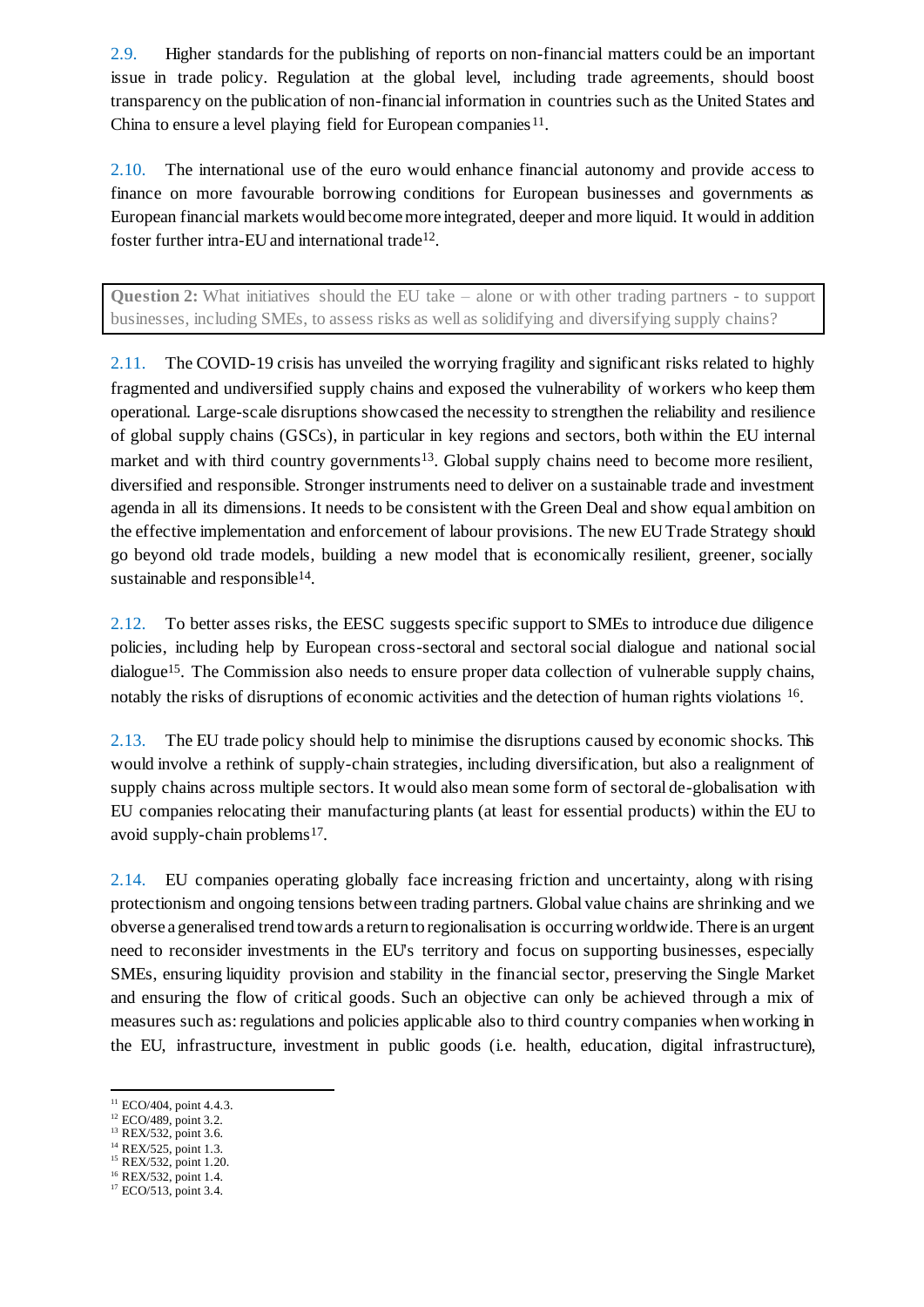reciprocity in public procurement, effective trade policy, and digital independence<sup>18</sup>. European companies would indeed benefit from levelling the playing field and from fair competition, based on common minimum standards applicable also to companies established in third countries and active in the  $EU<sup>19</sup>$ .

2.15. The EESC calls for an ILO Convention on decent work in supply chains<sup>20</sup>.

### 3. Supporting socio-economic recovery and growth

**Question 3:** How should the multilateral trade framework (WTO) be strengthened to ensure stability, predictability and a rules-based environment for fair and sustainable trade and investment?

3.1. Time has come for the WTO to play its role in actively promoting core labour standards and the Paris Agreement<sup>21</sup>. Being a member driven organisation, it however needs a champion to lead the way. As a global actor with a constitutional duty and mandate for good global governance, the EU has a crucial role to play in shaping a more efficient multilateral matrix from within**<sup>22</sup>** .

3.2. The EESC repeats its call for the EU, in supporting the WTO, to show global leadership in promoting rules to realise a progressive, fair and sustainable trade policy. The EU must continue to work closely with others to reform the WTO to establish rules that ensure countries respect and implement the Sustainable Development Goals (SDGs). Here, the EU and its Member States should use their leverage and advocacy across itsstructures, especially covering those new areas such as trade and decent work <sup>23</sup> .

3.3. Any new proposals for greater cohesion and strengthening of the multilateral framework should respect four guiding principles**24**:

- Specialisation, according to which international organisations can only act in areas where their parties have given them the mandate to do so;
- respect of the decision-making procedures allowing governance bodies to act;
- internal and external transparency over any functional change; and
- evaluation: the EESC encourages the establishment of a self-assessment culture.

3.4. There is an urgent need to increase public consultation and civil society stakeholders' engagement in international organisations' standard-setting activities and policy definition<sup>25</sup>. The EESC is grateful for the EC's support in increasing the voice of civil society at multilateral level, and welcomes Action 6 of the recent Ottawa Group 6-point action plan<sup>26</sup>. We however call for further efforts towards the gradual setting-up of permanent dialogue processes and the EESC stands ready to act as a facilitator<sup>27</sup>.

<sup>-</sup><sup>18</sup> CCMI/175, point 2.1.

<sup>19</sup> REX/532, point 5.3.

<sup>20</sup> REX/462*.*

<sup>21</sup> REX/525, point 1.2. <sup>22</sup> REX/529, point 1.10.

<sup>23</sup> REX/517, point 1.4.

<sup>&</sup>lt;sup>24</sup> REX/529, point 3.1.1.

<sup>25</sup> REX/529, point 2.2.1.2.

<sup>&</sup>lt;sup>26</sup> Canada leads a group of WTO members, known as the [Ottawa Group,](https://www.canada.ca/en/global-affairs/news/2019/05/ottawa-group-and-wto-reform.html) in order to address specific challenges to the multilateral trading system[. June 2020 Statement of the Ottawa Group: Focusing Action on](https://www.international.gc.ca/world-monde/international_relations-relations_internationales/wto-omc/2019-06-covid-19.aspx?lang=eng) Covid-19, June 2020.

 $27$  REX/529, point 3.1.2.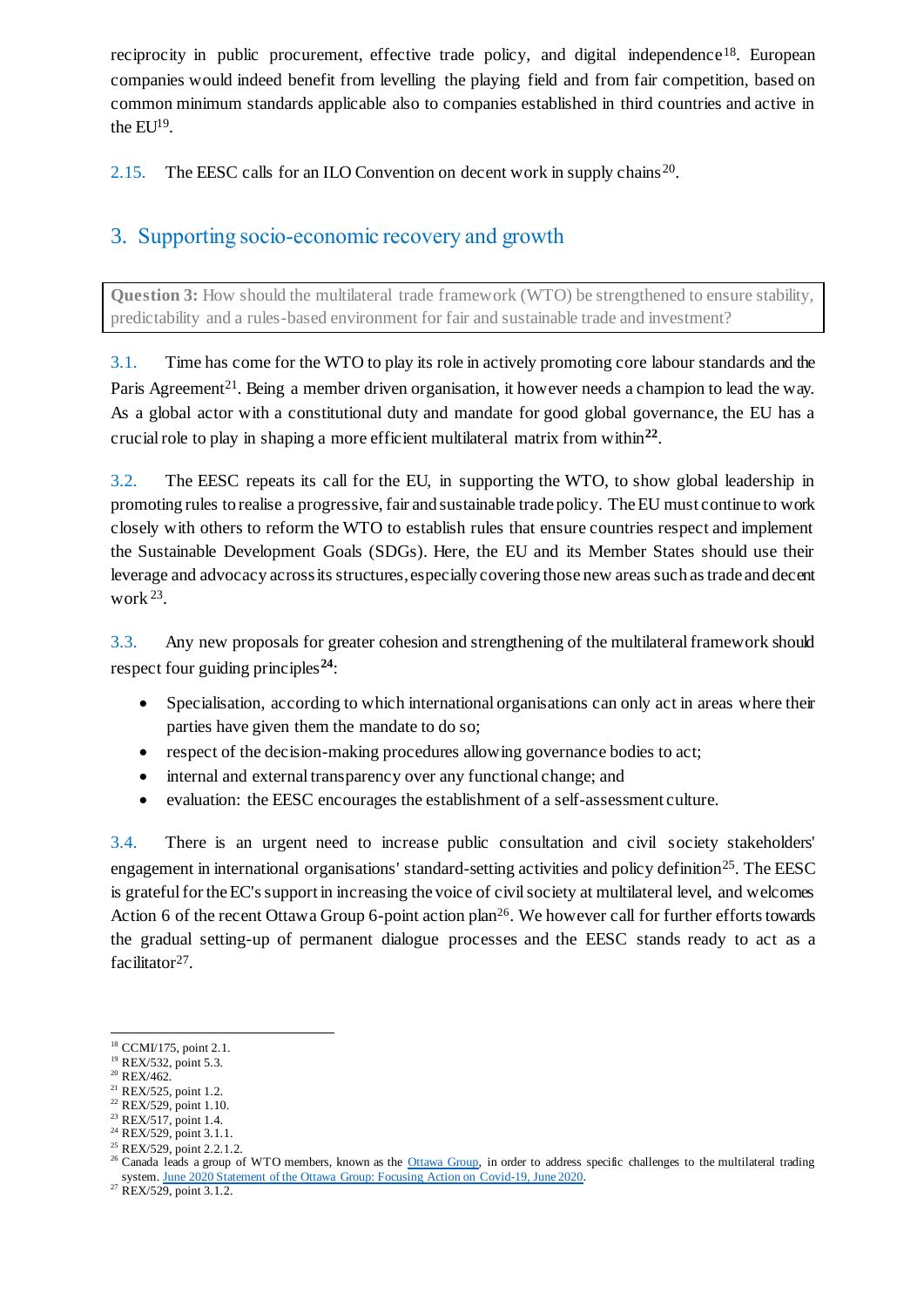3.5. There are various improvements possible to reach an environment-friendly trading system: While remaining outside the UN system, the WTO could provide regular update to the UN Chief Executives Board CEB on achievements that would help deliver on the SDGs<sup>28</sup>. A WTO climate waiver could define "climate measures": characteristics, general interest goals and criteria for WTO compatibility<sup>29</sup>. An informal WTO Working Group could be set-up to prepare a WTO ministerial declaration on trade and environment for the 12<sup>th</sup> Ministerial Conference in 2021<sup>30</sup>. Finally, the EU needs to work towards securing a WTO plurilateral negotiations on an Environmental Goods Agreement, closely linked to the Paris Agreement<sup>31</sup>.

3.6. On social sustainability, the social partners' negotiating capacity deserves greater recognition, notably the tripartite declaration of social partners at international level and the array of multinational framework<sup>32</sup>. The EESC also believes ILO should have formal observer status at the WTO, to participate officially in the WTO ministerial conferences and bodies and would contribute to integrating international labour standards in the WTO Trade Policy Review Mechanism. The EESC suggests that a dedicated temporary working group between WTO and ILO secretariats be set up to develop and present guidelines by June 2021<sup>33</sup>.

3.7. Meanwhile, the EESC is concerned about the escalation of WTO non-compliance measures and new discriminatory non-tariff arrangements, which risk imposing excessive reciprocal regulatory burdens and creating a new "normal" in global trade. The existing EU support programmes and monitoring systems should be re-evaluated, in line with EU competition rules, to support EU Member States, partners, companies and employees adversely affected by the economic crisis and trade wars and to reduce the burden on them<sup>34</sup>.

**Question 4**: How can we use our broad network of existing FTAs or new FTAs to improve market access for EU exporters and investors, and promote international regulatory cooperation-particularly in relation to digital and green technologies and standards in order to maximise their potential?

3.8. To improve market access for EU exporters, the EU should consider reaching out to importers in trade partner countries, including via seminars, on opportunities offered by the respective FTAs and on how to apply for tariff preferences. Such outreach should be conducted in close cooperation between EU delegations, national representations and business representatives, including chambers of commerce<sup>35</sup> .

3.9. The EESC welcomes the Commission's advanced work on the online portal that will integrate two databases, the Market Access Database and the Trade Helpdesk. It addresses the complexity and lack of coherence of the rules of origin and customs procedures and implementing a free, online rules of origin calculator to provide additional support for EU SMEs<sup>36</sup>.

3.10. In the context of new agreements or revisions of existing agreements, improved market access needs to materialise in concrete benefits for consumers. The EESC thus calls for "a consumer-specific chapter on "trade and consumers" within the Trade and Sustainable Development (TSD) framework,

-

<sup>30</sup> REX/529, point 3.2.5.2. <sup>31</sup> REX/529, point 3.3.5.4.

- <sup>33</sup> REX/529, point 3.2.4.1.
- <sup>34</sup> CCMI/175, point 1.6.
- <sup>35</sup> REX/525, point 5.7.

<sup>&</sup>lt;sup>28</sup> REX/529, point 3.2.1.

<sup>29</sup> REX/529, point 3.2.5.1.

<sup>32</sup> REX/529, point 3.1.3.

<sup>36</sup> CCMI/175, point 3.5.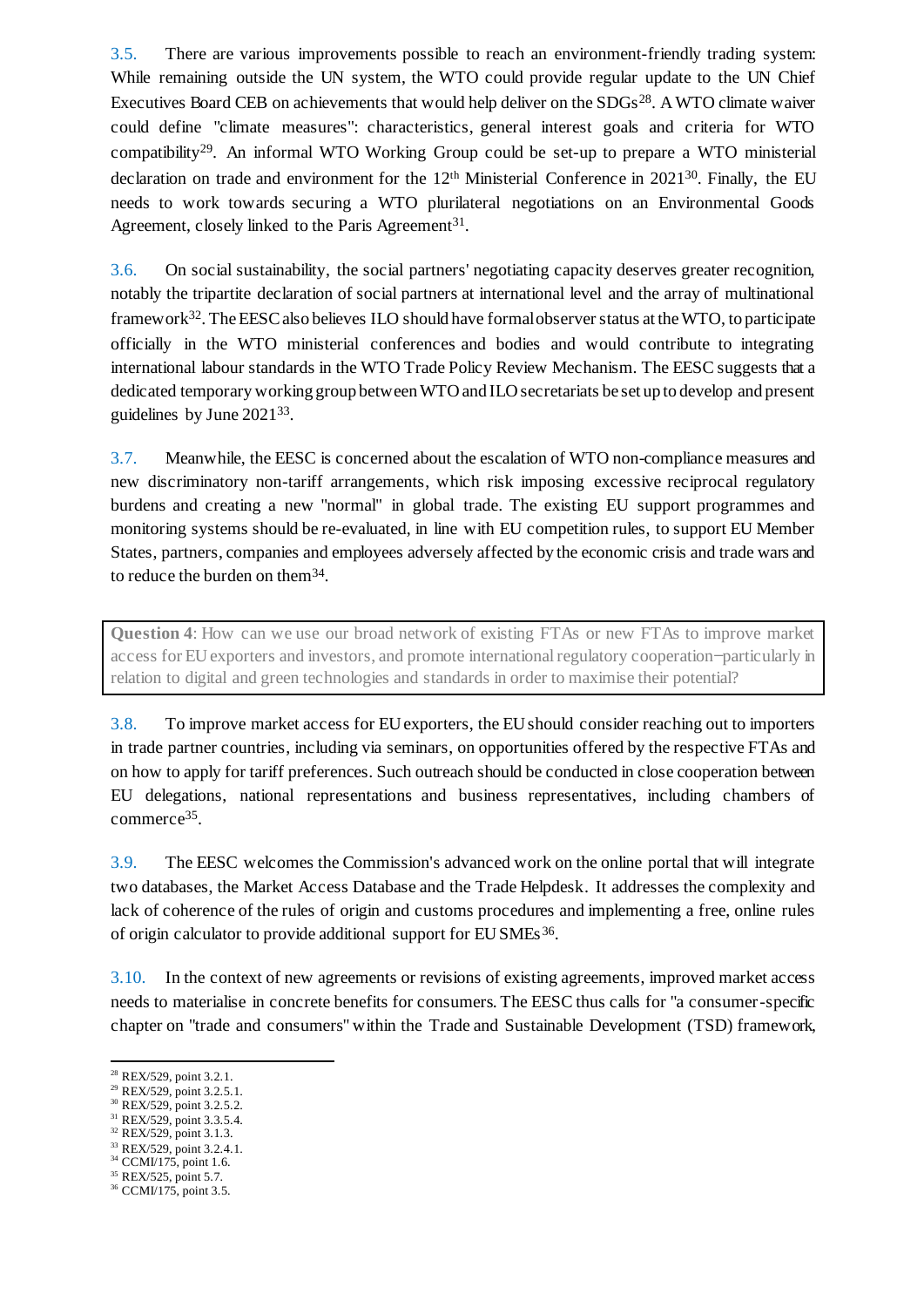incorporating relevant international consumer standards and strengthening cooperation on the enforcement of consumer rights<sup>"37</sup>. In its reporting, Commission data needs to show a better symmetry between ambitious negotiation goals for consumers and their later implementation<sup>38</sup>.

3.11. The EESC believes that the EU should ensure real reciprocity and tackle third countries' protectionism, notably on procurement markets. China is a striking example of divergence with international rules, despite its commitment to join the WTO Government Procurement Agreement (GPA) when it acceded to the WTO. The 5G issue has brought digital security into the picture, providing fertile ground for advancing towards EU digital independence. Boosting EU programmes for investment in research and innovation appears to be the most rational and rewarding approach in this regard<sup>39</sup>.

3.12. The EU has the largest trade network in the world, giving bilateral trade agreements a particular important leverage that needs to be used effectively before their conclusion and throughout their implementation and enforcement<sup>40</sup>.

3.13. Trade is not the driver of climate policy but can become a key enabler. Making the Paris Agreement an "essential element" for all future comprehensive trade agreements, meaning to suspend them in case of non-compliance, is a positive step that should be extended to cover ILO fundamental and up-to-date Conventions ratified by all EU Member States<sup>41</sup>.

**Question 5:** With which partners and regions should the EU prioritise its engagement? In particular, how can we strengthen our trade and investment relationships with the neighbouring countries and Africa to our mutual benefit?

3.14. It is particularly important to engage with third countries on the basis of mutual respect and understanding. In this respect, civil society engagement make a genuine difference, which is why the EESC calls for the establishment of DAG-to-DAG set-ups<sup>42</sup>. In cases where other mechanisms for expressing the opinion of civil society are already in place, it would be essential to keep them, as the time to create trust and appropriate working conditions requires years.

3.15. The EESC calls on all key institutional players to reconsider the links between the EU-27 and the UK, and to design appropriate measures for sectors that would suffer the most from the UK withdrawal<sup>43</sup>. Many sectors would benefit from a comprehensive trade agreement. One area which the EESC has already looked into is the Carbon market issue.

3.16. The EU could use its ACP-EU Partnership Agreement as well as the EU's wider interaction with those regions to create more synergies towards achieving the SDGs. That should specifically include both targeted capacity building to support and help implement the Trade Facilitation Agreement, as well as the wider joint EU/Member State Aid for Trade strategy. This is a core contribution to, and an essential part of, the WTO Aid for Trade Initiative which is designed to enhance the capacity of developing countries to use the opportunities offered by trade agreements. SDG focused input into the WTO's sixth Global Review will be important<sup>44</sup>.

-

<sup>42</sup> REX/503, point 6.

<sup>&</sup>lt;sup>37</sup> REX/525, point 4.6.

<sup>38</sup> REX/525, point 1.10.

<sup>39</sup> CCMI/175, point 4.4. <sup>40</sup> REX/532, point 7.1.

<sup>41</sup> REX/532, point 7.3.

<sup>43</sup> CCMI/175, point 4.1.

<sup>44</sup> REX/486, point 1.5.2.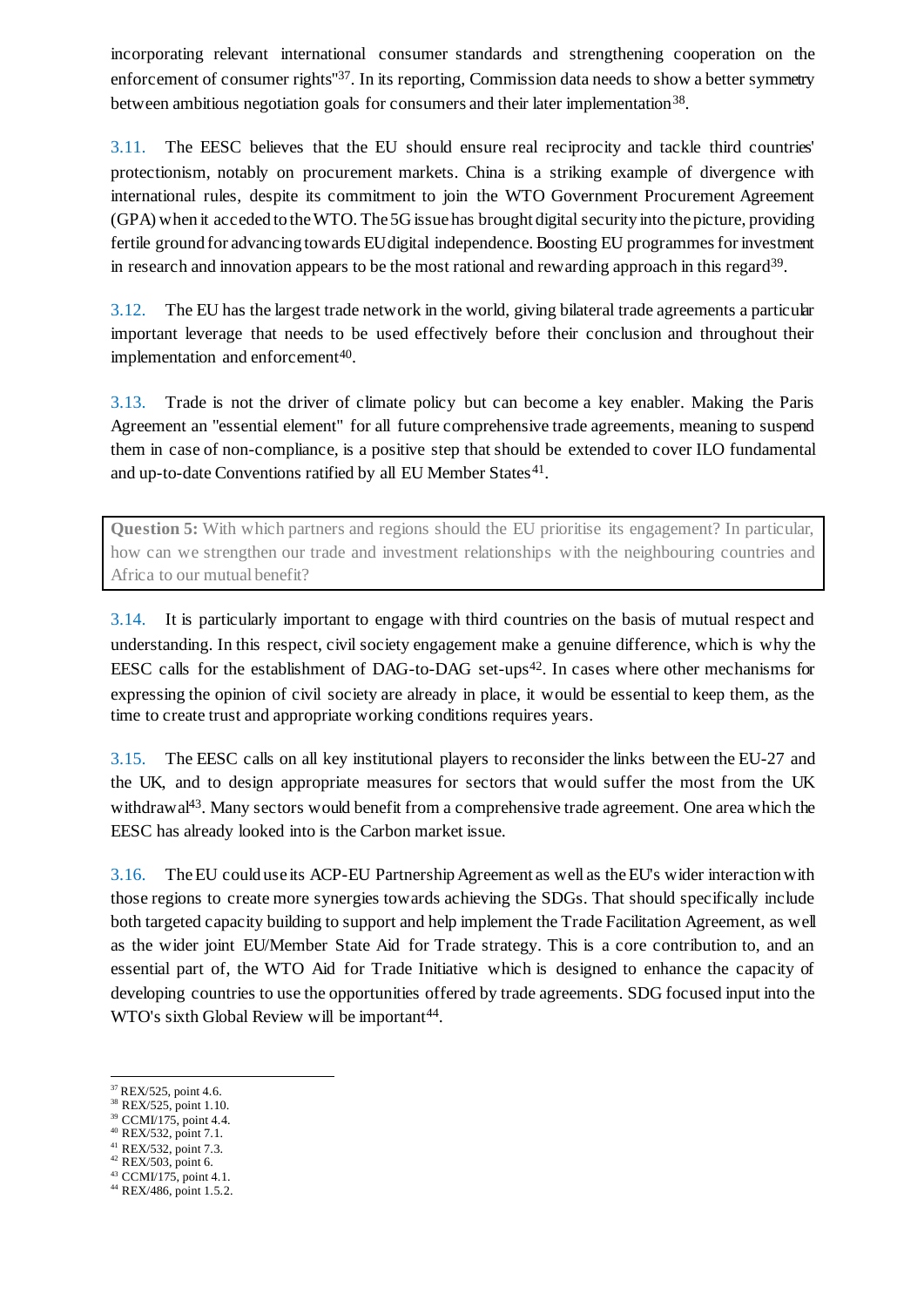3.17. The current situation reveals critical challenges but also promising prospects for EU-African developmental cooperation. Africa includes many of the world's 20 fastest growing economies. By 2035, it will have the largest potential workforce. A trade and investment partnership at high level, based on UHRs and sustainability, is necessary for both sides, and development must be the focus, instead of using development funds for border security<sup>45</sup>.

3.18. The EESC welcomes the African Continental Free Trade Area (AfCFTA), as it strengthens trade within the continent, lessens dependencies and moves away from a solely overseas-exports-driven approach. It could be an essential first step towards a free trade area between the EU and Africa. The EESC reiterates the important role of organised civil society in the post-Cotonou agreement<sup>46</sup>.

3.19. The EESC regrets the United States' (US) decision to introduce additional tariffs that will mainly impact agricultural and agri-food products produced in EU Member States. The effectiveness of the EU's safeguard measures for steel should be reassessed in light of the steel industry's troubled economic environment, in order to avoid further damage to domestic steel companies and to ensure a level playing field for EU businesses and workers. US steel tariffs have led to significant trade diversion of steel products from third countries, which are entering the European market in increasing quantities, in particular being used in public infrastructure construction contracts<sup>47</sup>.

**Question 6:** How can trade policy support the European renewed industrial policy?

3.20. If the EU is to play a more prominent role in world trade, which is vital for EU companies and their business prospects, then it has to do much more to bring other nations back round the multi-lateral negotiations table, failing which bilateral trade will need to assume greater importance. Globalisation in a post-crisis future, has to have a level playing field in a wide range of aspects (including tax competition, compliance with labour standards, and meeting climate change targets) for global firms operating in a global marketplace. If not, then the EU risks becoming more and more vulnerable and dependent on trade skirmishes between the USA and China<sup>48</sup>.

3.21. Europe must finance activities that meet two criteria: restoring strategic production to make Europe independent, particularly as regards health protection and responses, which provides quality jobs; and focusing on sustainable investment that is socially responsible and environment-friendly. Small and medium-sized enterprises (SMEs), just like large companies and social enterprises, could play a crucial role in restructuring the European production system<sup>49</sup>.

3.22. A better integration and coordination of the toolbox for industrial policy together with proper governance structures should ensure that Europe delivers on its ambitions of becoming a green, digital and circular economy, while at the same time increasing its strategic autonomy and economic resilience<sup>50</sup>.

3.23. The EESC strongly believes that the industrial policy must go hand in hand with a firm trade policy that in turn must develop strategies to secure access to raw materials. <sup>51</sup>

- <sup>49</sup> ECO/514, point 3.4.2.
- <sup>50</sup> INT/897, point 5.16.

<sup>45</sup> REX/527, point1.3.

<sup>46</sup> REX/527, point 1.4.

 $47$  CCMI/175, point 4.2. <sup>48</sup> ECO/513, point 3.5.2.

<sup>51</sup> INT/897, point 1.6.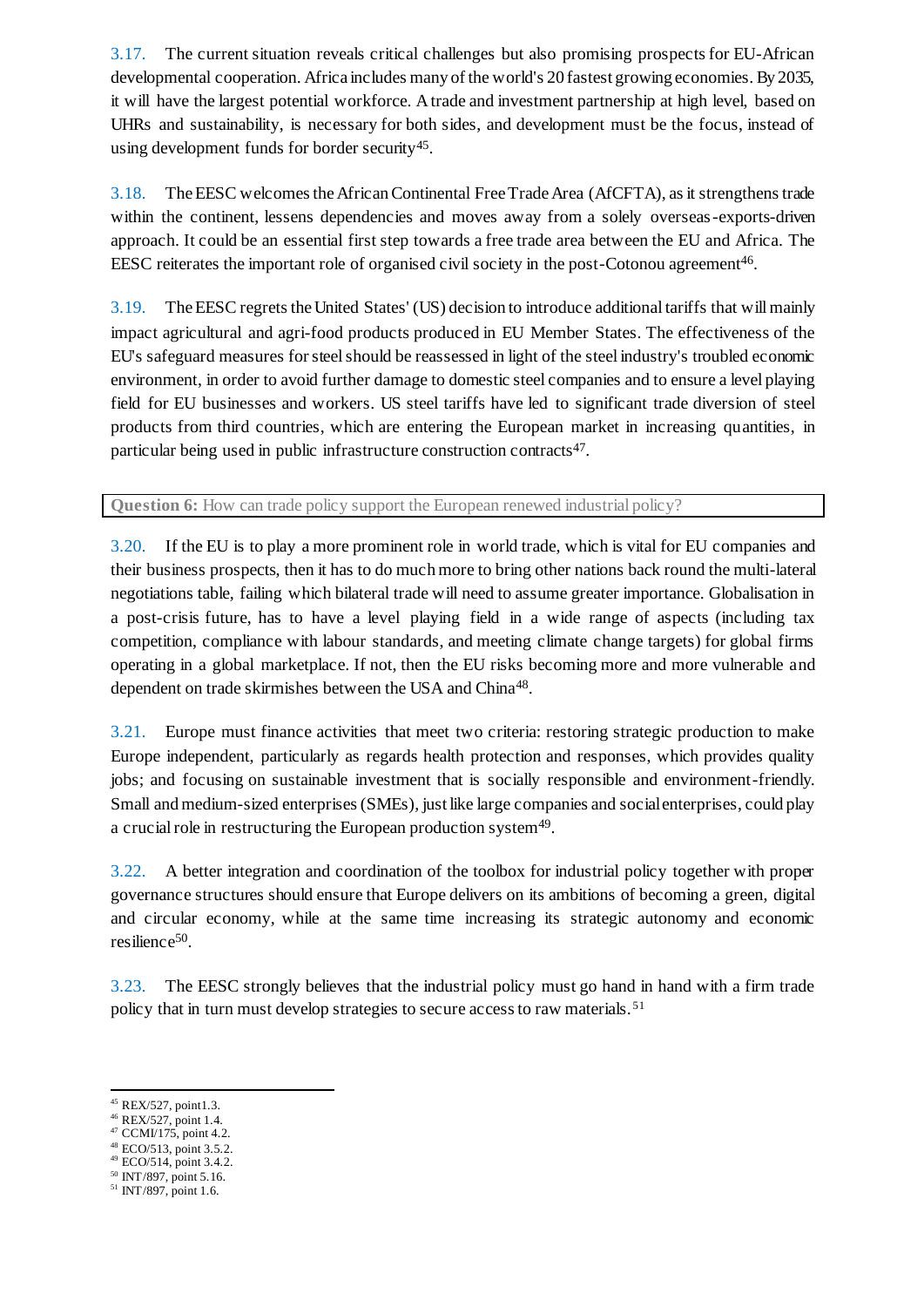3.24. The EESC believes it is crucial for Europe to close the gap with the USA, China and others in certain technologies. Building our competitive advantages while financing R&D is key for becoming a world leader. Building a unified European capital market, including a European market for venture capital, is vital. Europe's industry will be digitalised or it will cease to exist. Investment in ICT sectors such as the data economy, the Internet of Things, cloud computing, artificial intelligence and advanced manufacturing must reach all regions and Member States<sup>52</sup>.

3.25. For the EU, the issue of asymmetrical carbon price levels should be a priority. Different options are available to mitigate this asymmetry and protect the competitiveness of European industry, including free allocation, Emission Trading System linking and Carbon Border Adjustments. The EU ETS target for 2030 and the rules of the system will be subject to a thorough review in the coming years. As this review gets underway it will be crucial to dedicate detailed attention to the key features of the EU ETS, how they impact European industry and their linkage to the trade policy<sup>53</sup>.

### 4. Supporting SMEs

**Question 7:** What more can be done to help SMEs benefit from the opportunities of international trade and investment? Where do they have specific needs or particular challenges that could be addressed by trade and investment policy measures and support?

4.1. In spite of providing significant opportunities for companies, the benefits of FTAs remain largely unknown, in particular in the first couple of years after entry into force. To close these knowledge gaps, particularly amongst SMEs, the Commission and the Member States, in cooperation with the EU business community, should promote the agreements in all EU languages<sup>54</sup>. Given that promoting trade is essentially the competence of national governments, the successful implementation of FTAs ultimately relies on the capacity, ability and willingness of individual Member States to promote bespoke trade agreements within their national business community. The EESC invites the 27 MS and the EC to commit voluntarily, and in accordance with their respective competences, to implementing specific measures and activities at home, through European Implementation Action Plans, to complement at intra-EU level the "external" implementation roadmaps set up alongside the EU's FTAs. Such Action Plans should further contribute to effective monitoring of the actual transposition of negotiated FTA commitments in the respective third country, while enabling the monitoring and benchmarking of specific measures undertaken by governments and the business community at national and regional level<sup>55</sup>.

4.2. Services make up a large volume of modern FTA provisions, but their advantages are harder to read than tariff reductions. Here, transparency on regulatory requirements in third markets is key for facilitating trade. The upcoming merger of the EU Market Access Data Base and the Trade Helpdesk provides an opportunity to cover not only goods, but also services in a consistent way. A new portal should provide information on market access and restrictions by mode of supply for each Custom Procedure Code, as well as information on documentation, certification, licensing, testing and other requirements, by sector. Moreover, a Guide for European services exporters and investors for the EU's most important preferential trading partners for services, such as Japan or Canada, could help<sup>56</sup>.

<sup>52</sup> INT/897 points 1.7 and 1.8.

<sup>53</sup> REX/531, points 1.2.2 and 4.1.3.

<sup>54</sup> REX/525, point 5.6.

<sup>55</sup> INT/898, point 4.13.

<sup>56</sup> REX/525, point 5.8.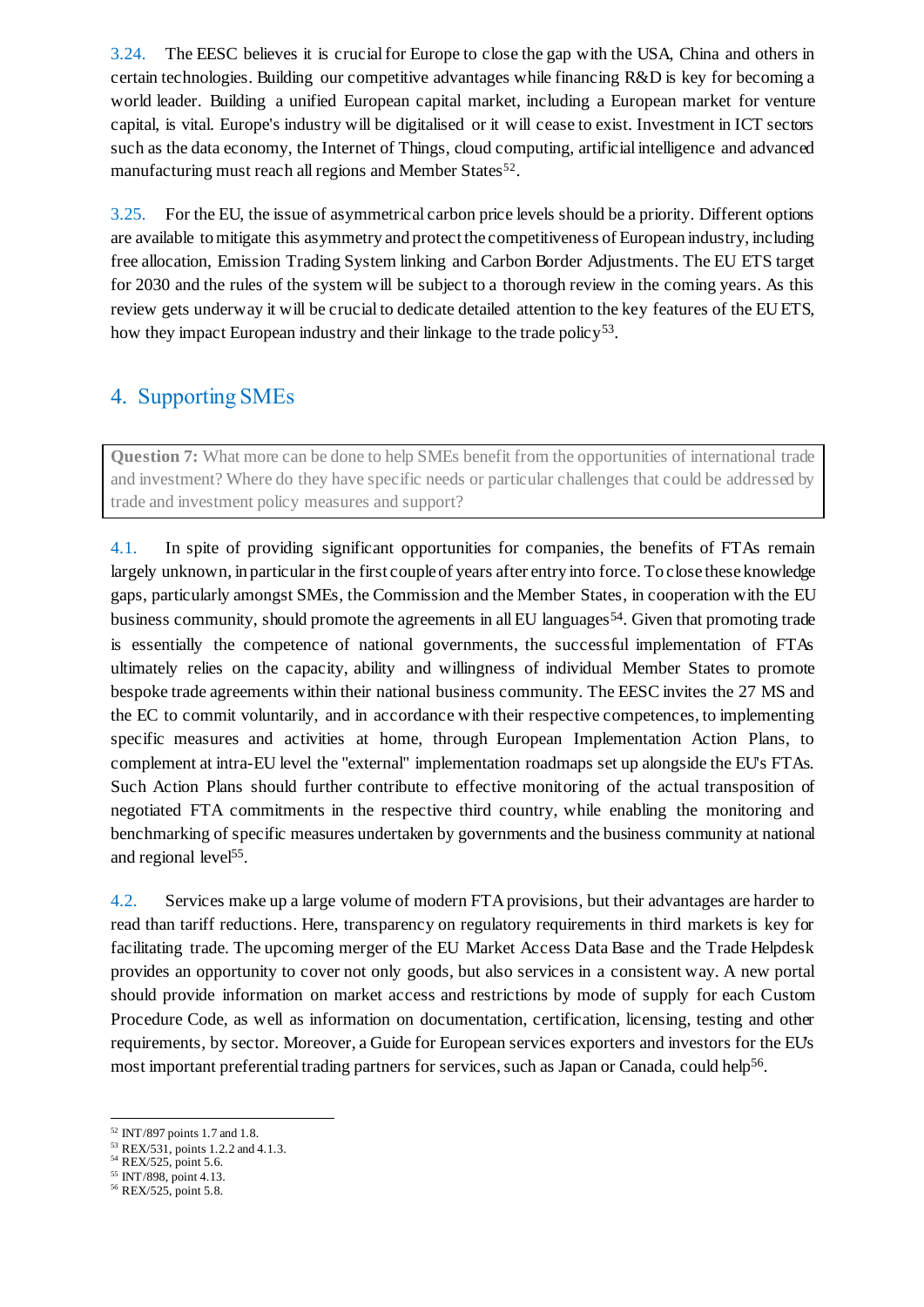4.3. The EU is the most open public procurement market in the world and FTAs provide comprehensive rules and significant procurement market access opportunities for European companies in partner countries. Publication of third country tenders in a dedicated section of the EU Tenders Electronic Daily database would greatly enhance the ability of SMEs and others to benefit from procurement chapters. In addition, a specialised automatic translation tool in all EU languages for the tenders published could help overcome the language barrier<sup>57</sup>.

4.4. To benefit from preferential duties under an FTA, products must comply with rules of origin (ROOs). Reducing the administrative costs incurred when applying for preferential tariffs would greatly help increasing the Preferential Utilisation Rate, particularly for low-value transactions. The simplification and harmonisation of ROOs across different FTAs would make a crucial difference to SMEs' operations. Moreover, the new approach to origin verification agreed to in the FTAs with Canada and Japan, with the importing authority determining whether products meet origin requirements, may de facto require the exporter to transfer commercially sensitive data<sup>58</sup>.

4.5. To allow SMEs to fully reap the benefits of trade agreements, the EESC calls for SME chapters to become a standard approach in future EU bilateral trade negotiations with third countries, and for SME committees to be set up to launch initiatives for sharing information about FTAs and technical standards with SMEs and for monitoring the use of FTAs by SMEs in both the EU and the other country(/ies) party to the agreement. The EEN, as a tool for supporting SME internationalisation, should be improved, as well as cooperation and synergies with national service providers, and sectorial and national SME federations<sup>59</sup>.

4.6. The EU should stress that taxation policies are fundamental for the SDGs as they determine the economic environment in which investment, employment, and innovation take place while providing the government with revenues for financing public spending. Additional policy alignment and credibility enhancing measures could do much to increase private investment and to close the global investment gap by stimulating capital flows from capital-intense states to developing economies with investment  $needs<sup>60</sup>$ .

4.7. All these measures would help distribute the positive external balance of trade in goods and services more evenly across Member States and sectors.

### 5. Supporting the green transition and making trade more sustainable and responsible

**Question 8:** How can trade policy facilitate the transition to a greener, fairer and more responsible economy at home and abroad? How can trade policy further promote the UN Sustainable Development Goals (SDGs)? How should implementation and enforcement support these objectives?

5.1. Sustainable development must become central to EU trade policy. To achieve the implementation of the SDGs and leave no one behind, the EESC calls on the European Commission, Parliament, Council and Member States to internalise the positive and negative social and environmental

<sup>-</sup><sup>57</sup> REX/525, point 5.9.

<sup>58</sup> REX/525, point 5.10.

<sup>59</sup> INT/898, point 4.11.

<sup>60</sup> ECO/494, point 1.1.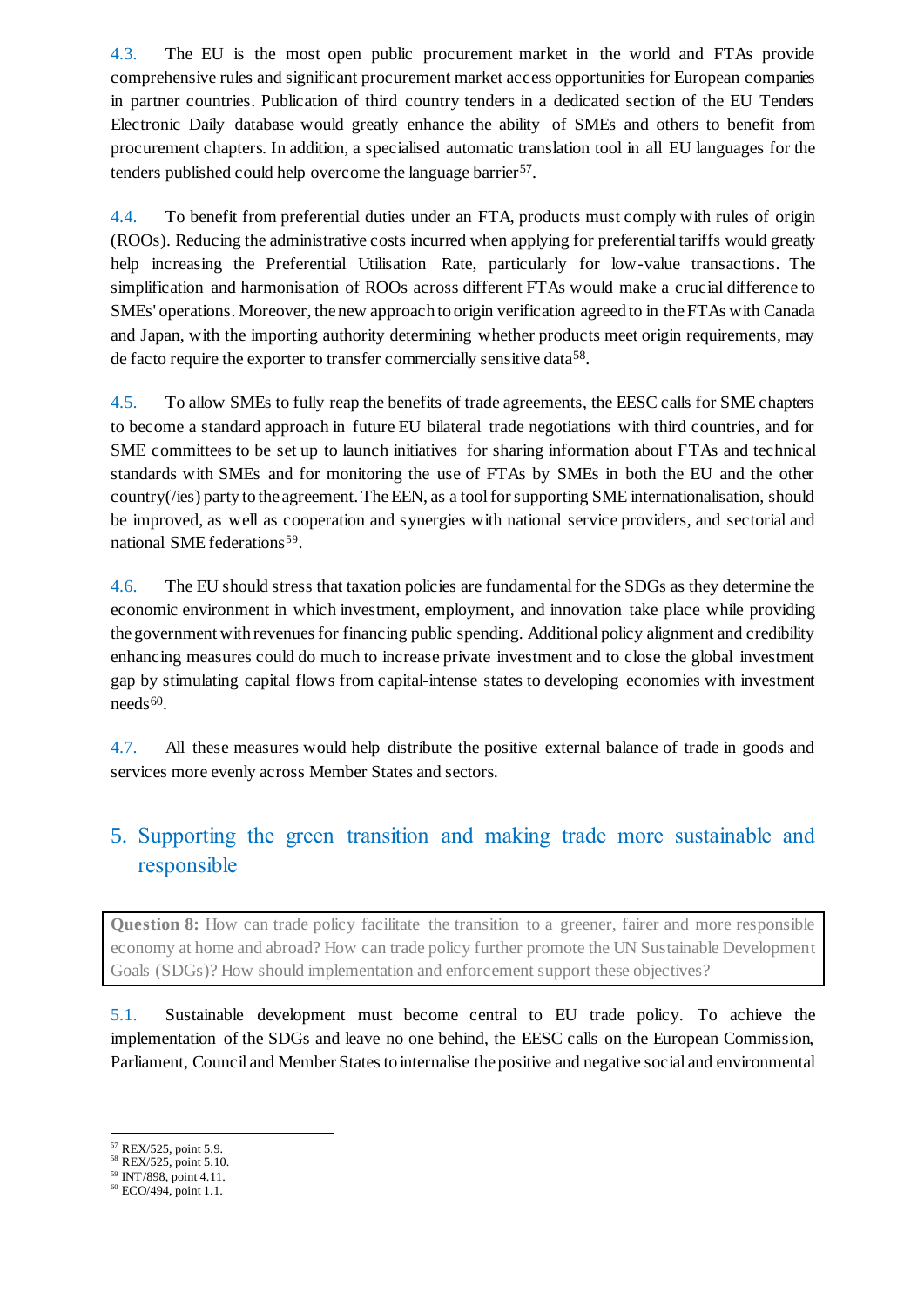externalities of trade<sup>61</sup>. Trade and Sustainable Development (TSD) chapters in EU trade and investment agreements should be strengthened in their provisions and in their implementation and enforcement<sup>62</sup>.

5.2. The EESC sees it as vital that EU trade and investment policy address all significant consequences of market opening, and limit negative impacts as far as possible, including social and transitional costs. The European Globalisation Adjustment Fund must, under any Multiannual Financial Framework, provide for sufficient funding to cover negative trade impacts and any limiting conditions and criteria for its application be re-examined<sup>63</sup>. To better anticipate and accompany restructuring changes, effective workers' rights to information, consultation and collective bargaining are here essential for just transitions<sup>64</sup>.

#### *Facilitating the transition to a greener, fairer and more responsible economy*

5.3. EU trade policy can drive sustainability along the global value chain, for example focusing on sustainable sourcing<sup>65</sup>. The ILO World Commission on the social dimension of globalisation should also be reinvigorated in light of the impact of COVID-19 on Global Value Chains (GVCs)<sup>66</sup>.

5.4. Ambitious actions need to ensure that GSCs contribute to a fairer economic and social model, based on sustainability and decent work. Actions must be consistent with international and European principles, notably in the Paris Agreement, the Sustainable Development Goals (SDGs), the International Labour Organization (ILO) fundamental conventions, the European Green Deal and the European Pillar of Social Rights. They must form core elements of the global, European and national responses to the COVID-19 crisis<sup>67</sup>.

5.5. The EESC has called for reviving trade flows to build on strong commitments of social and labour standards and their effective enforcement. The disruption of supply and production processes has demonstrated the importance of having occupational health and safety measures in place and effectively enforced, and to keep workers safe and healthy to supply the world with goods and services. The ratification, implementation and enforcement of ILO core conventions on freedom of association and collective bargaining constitute a key gateway to ensure safe and decent working conditions, together with all ILO core and up-to-date Conventions<sup>68</sup>.

5.6. Leverage to secure ILO ratifications remains greatest during the agreement negotiations and before their conclusion; this should therefore materialise into the signed agreement. The ratification, implementation and enforcement of ILO core conventions on freedom of association and collective bargaining constitute a key gateway to ensure safe and decent working conditions, together with all ILO core and up-to-date Conventions<sup>69</sup>. Finally, the EU should include ILO in the implementation monitoring of its Conventions under FTAs<sup>70</sup>.

5.7. Given the enormous financial recovery measures to be undertaken in the EU and globally, the Green Deal must not be side-lined, but should become a fast track priority in the existing and future EU trade relations, to deliver a socially and environmentally just transition. Green Deal measures need to

- <sup>64</sup> REX/517, point 4.10.1. <sup>65</sup> NAT/760, point 13.1.
- <sup>66</sup> REX/529, point 3.2.4.2.

<sup>68</sup> REX/532, point 3.10.

<sup>70</sup> REX/525.

<sup>-</sup> $61$  SC/53, point 1.6.

<sup>62</sup> REX/529, point 4.3.1.

<sup>63</sup> REX/517, point 1.5.

<sup>67</sup> REX/532, point 1.5.

<sup>69</sup> REX/532, point 1.21 and 3.9.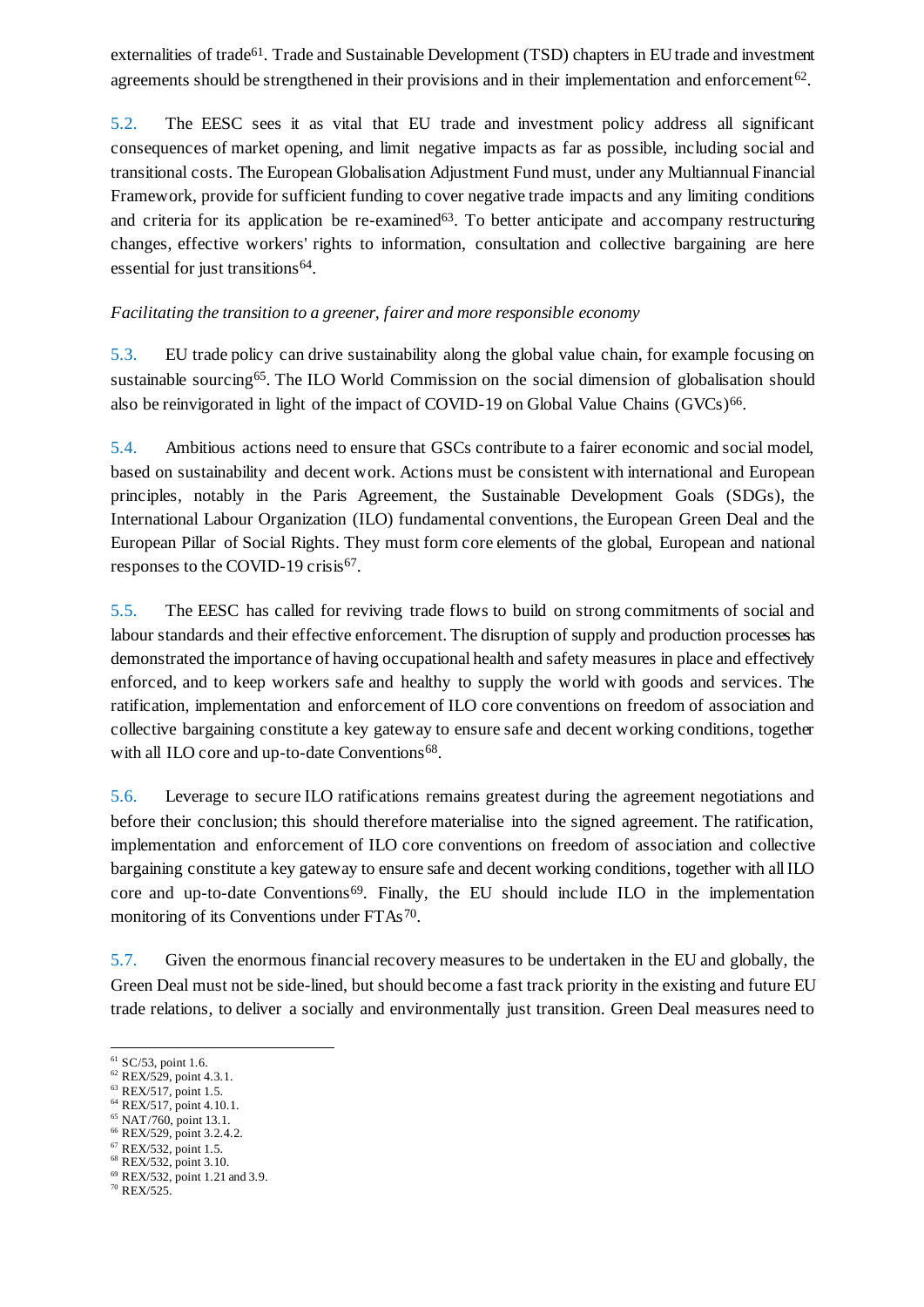be addressed throughout all elements of FTAs, including the promotion of best practices of how to include environmental and social criteria in public procurement $71$ .

5.8. Transitioning to a greener, fairer and more responsible economy means rethinking and reinvigorating the multilateral approach to agriculture. The EU is well-placed to take the lead and should avoid making major concessions in agriculture that would undermine domestic production<sup>72</sup>. Special attention should be paid to agricultural production in vulnerable areas <sup>73</sup> . Recognising how challenging this is, we propose that all future EU trade deals incorporate the European Green Deal, Farm to Fork  $(F2F)$  and Biodiversity strategies as global standards on sustainability<sup>74</sup>. We notably urge the Commission to ensure reciprocity of standards in preferential trade agreements, particularly regarding traceability from farm to fork<sup>75</sup>.

5.9. In order to deal with international differences in carbon prices, a number of measures need to be considered: environmental standards that importers have to comply with, subsidies for low-carbon exports, use of trade defence instruments and steps to address carbon pricing differences in free trade agreements. The ultimate goal should be to set a global price for carbon<sup>76</sup>. The EESC notably supports the proposals for a carbon border adjustment mechanism and calls for measures eliminating barriers to energy-efficient and low GHG emission products and promoting investments in renewable energy in trade agreements<sup>77</sup>. It notes, however, that such a measure must balance environmental, trade and fairness concerns to avoid market distortions, triggering retaliation against EU countries and thus damaging EU industry and industrial jobs<sup>78</sup>.

5.10. To reconcile climate and energy policies, the EESC presents several recommendations  $79$ :

- A transparent accounting system keeping track of the Greenhouse Gas (GHG) emissions incorporated in each industrial item;
- The payment by importers of GHG emissions embodied in the raw materials, not those produced from transforming, shaping them or from the associated logistics operations; and
- An incentive scheme to encourage and reward lower GHG emissions and greater data transparency.

5.11. The issue of fossil fuel subsidies granted at national and regional levels should move higher on the EU agenda given their magnitude: up to 300 billion euro a year, which accounts for one third of the total investment for the Green Deal and leads to more proactive commitment of the EU in the emerging negotiation in the WTO on a global phasing out of fossil fuel subsidies<sup>80</sup>.

#### *Implementation and enforcement*

5.12. The EESC has long been calling for greater ambition and increased enforceability of TSD chapters, which ought to carry equal weight to those covering commercial, technical or tariff issues 81.

- <sup>78</sup> CCMI/175, point 3.14.
- <sup>79</sup> CCMI/167.

<sup>71</sup> REX/525, point 3.10.

<sup>72</sup> REX/517, point 1.7.

<sup>73</sup> NAT/790, point 1.2. <sup>74</sup> NAT/791, point 1.7.

<sup>75</sup> NAT/787, point 4.3.1.

<sup>76</sup> INT/897, point 5.13.

 $77$  NAT/778, point 7.6.

<sup>80</sup> REX/531, point 2.5.6.

<sup>81</sup> REX/500, point 2.4.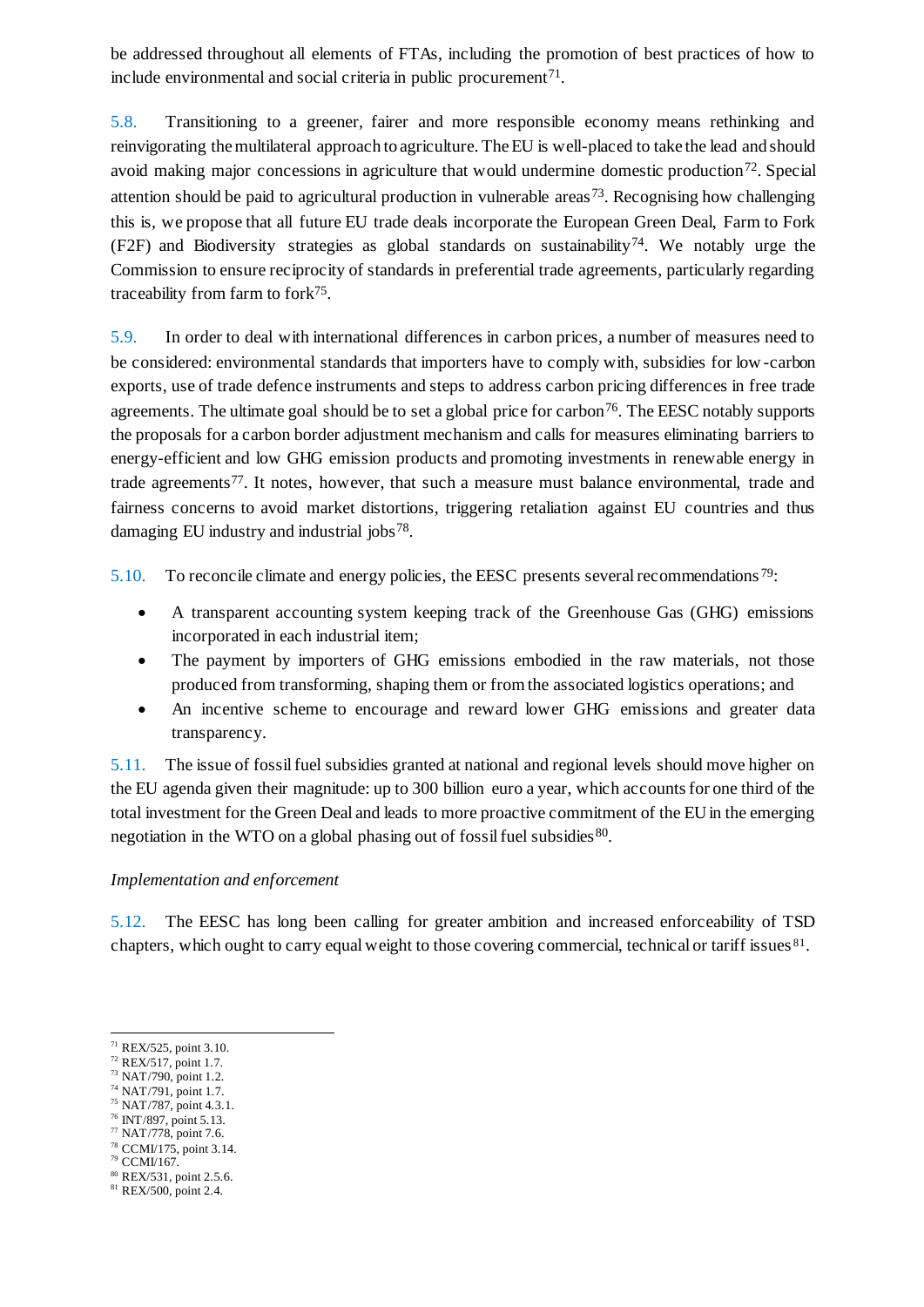5.13. The EESC urges the Commission to grant the new Chief Trade Enforcement Officer (CTEO) a wide range of powers, notably in the field of sustainable development. They should have adequate resourcing and base their decision-making process on timely and sound investigations, allowing recognised stakeholders to submit complaints and to participate in public hearings. When reporting to the European Parliament and Council, the CTEO should carve out a special role for the EESC and respective Domestic Advisory Groups (DAGs), as well as foresee the continuous involvement of wider civil society<sup>82</sup>.

5.14. The EESC had recommended to further strengthen civil society monitoring mechanisms by enabling civil society actors to independently trigger investigations into TSD chapters violations<sup>83</sup>. The EESC calls for a revamping of the panel mechanisms where trade lawyers, but also labour, climate or human rights experts, could investigate complaints under TSD chapters. Should such panels find violations, it should trigger a treaty State-to-State dispute settlement mechanism, with possibilities for financial penalties or sanctions, and remedies for the aggrieved party<sup>84</sup>. Civil society actors should be able to make oral presentations in panel hearings, beyond written amicus curiae submissions. The EESC expresses concerns over the actual impact of the panel report, given that TSD chapters currently lack binding enforcement tools<sup>85</sup>. The EESC also calls for firm progress on the CETA review of labour and environmental provisions' effective enforceability<sup>86</sup>.

5.15. The DAGs' monitoring scope is expanding, but they should continue to pay special attention to TSD chapter monitoring. The impact of DAG recommendations needs to be considerably strengthened. The expert group with Member States on TSD, the new Chief Trade Enforcement Officer (CTEO) and relevant EU institutions should establish a structured follow-up exchange with DAGs. Finally, negotiators should keep civil society informed by presenting regular information at joint DAG-to-DAG meetings<sup>87</sup>. With the growing number of FTAs, and consequently DAGs, there is an urgent need to implement systemic solutions with adequate resources in place, both human and financial. There is no 'One-size-fits-all' solution. Any potential new approach, like regionalising DAGs, will have to guarantee their effective functioning to address challenges in the specific agreements' implementation and involve DAGs themselves in its shaping<sup>88</sup>.

5.16. A European due diligence standard is an indispensable step to ensure the respect and enforcement of human rights and decent work in supply chains. It would contribute to the implementation of the UNGPs, the ILO Tripartite Declaration and the OECD Guidelines. It would also complement national initiative taken to reach the SDGs, notably with regard to the eradication of child labour and forced labour<sup>89</sup>.

5.17. The EU should use the latest tools and technologies (i.e. Joint Research Centre) to monitor key issues like deforestation<sup>90</sup>. EU trade policy needs to ensure that EU imports do not increase deforestation in non-EU trade partner countries (i.e. beef and soya imports from Mercosur countries (Brazil), beef and sheep meat imports from Australia, and palm oil from Indonesia)<sup>91</sup>. The EESC calls for greater quality and credibility of the "zero imported deforestation" labels by encouraging the convergence of tools and

- <sup>85</sup> REX/525, point 1.14.
- <sup>86</sup> REX/525, point 5.4.
- <sup>87</sup> REX/525, point 1.5.
- <sup>88</sup> REX/525, point 5.2.
- <sup>89</sup> REX/532, point 8.1.
- <sup>90</sup> NAT/791, point 3.24.

<sup>-</sup> $82$  REX/517, point 1.8.1.

<sup>83</sup> REX/500, point 1.7.5. <sup>84</sup> REX/529, point 4.3.1.

<sup>91</sup> NAT/791, point 3.56.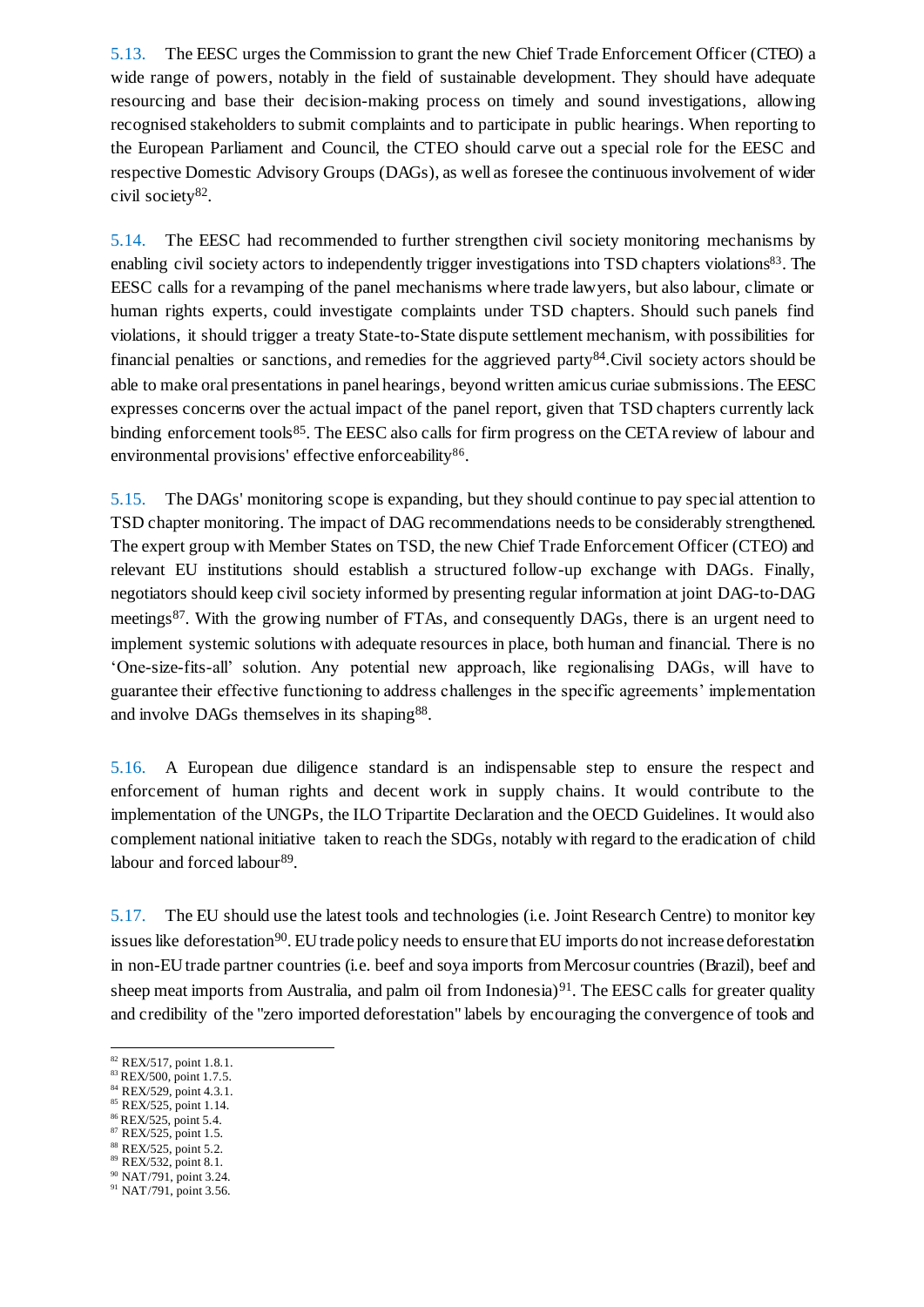the extension of existing certifications, by relying on land-use mapping by remote sensing, by supporting producers in the implementation and by strengthening controls throughout the supply chains<sup>92</sup>.

5.18. Monitoring and enforcement procedures need to be clear, fast, efficient and financially transparent; the costs must be shared fairly, taking into account what is affordable for small farmers<sup>93</sup>. The EESC stresses that the impact on the private sector will be crucial. We thus call for a full impact assessment of the likely effects that implementation of the SDGs and the Paris Agreement will have on EU trade and competition policy including agriculture<sup>94</sup>.

#### *Sustainability in future agreements or revisions of current agreements*

5.19. The EESC has made several calls for a specific clause to promote the SDGs in all future mandates for TSD chapters. EU negotiating mandates should also reflect the necessary transition towards a low carbon, circular economy<sup>95</sup>. According to the Green deal, future EU FTAs will make the Paris Agreement an essential element. It will thus allow a party to suspend the provisions of the agreement if the other party was in breach of such a provision. The EU could also require partners to reaffirm their commitments to climate neutrality by 2050 (i.e. the UK)<sup>96</sup>. CETA Article 22.3, where parties undertake to promote economic and trade flows that will help to foster decent work and environmental protection, should be used with other trading partners (New Zealand, Australia)<sup>97</sup>.

5.20. An important COVID-19 lesson is "policy" and "genuine" investment in sustainability. Ambitious actions need to ensure that GSCs contribute to a fairer economic and social model, based on sustainability and decent work. Actions must be consistent with international and European principles, notably in the Paris Agreement, the Sustainable Development Goals (SDGs), the International Labour Organization (ILO) fundamental conventions, the European Green Deal and the European Pillar of Social Rights. They must form core elements of the global, European and national responses to the COVID-19 crisis $98$ .

5.21. Making the respect of the Paris agreement an essential element for all future comprehensive trade agreements, as announced in the Green Deal Communication<sup>99</sup>, is a positive step that must be extended to include also the respect and implementation of ILO fundamental and up-to-date Conventions that all EU Member States have ratified<sup>100</sup>.

5.22. Any investment treaty negotiated by the EU, notably with China, must contain comprehensive provisions on $101$ :

- sustainable use of natural resources;
- the precautionary principle approach to human health, natural resources and ecosystems;
- the principle of public participation and access to information and justice; and
- the principle of integration and interrelationship, in particular in relation to human rights and social, economic and environmental objectives.

<sup>-</sup>92 NAT/791, point 3.59.

<sup>93</sup> NAT/791, point 3.25. <sup>94</sup> NAT/791, point 3.20.

<sup>95</sup> REX/517, point 1.8.2.

<sup>96</sup> REX/531, point 3.3.2.

<sup>97</sup> REX/529, point 4.3.2.

<sup>98</sup> REX/532 point 1.5.

<sup>99</sup> [COM\(2019\) 640 final](https://ec.europa.eu/info/sites/info/files/european-green-deal-communication_en.pdf)

<sup>&</sup>lt;sup>100</sup> REX/525, point 5.3.

<sup>&</sup>lt;sup>101</sup> REX/529, point 4.3.3.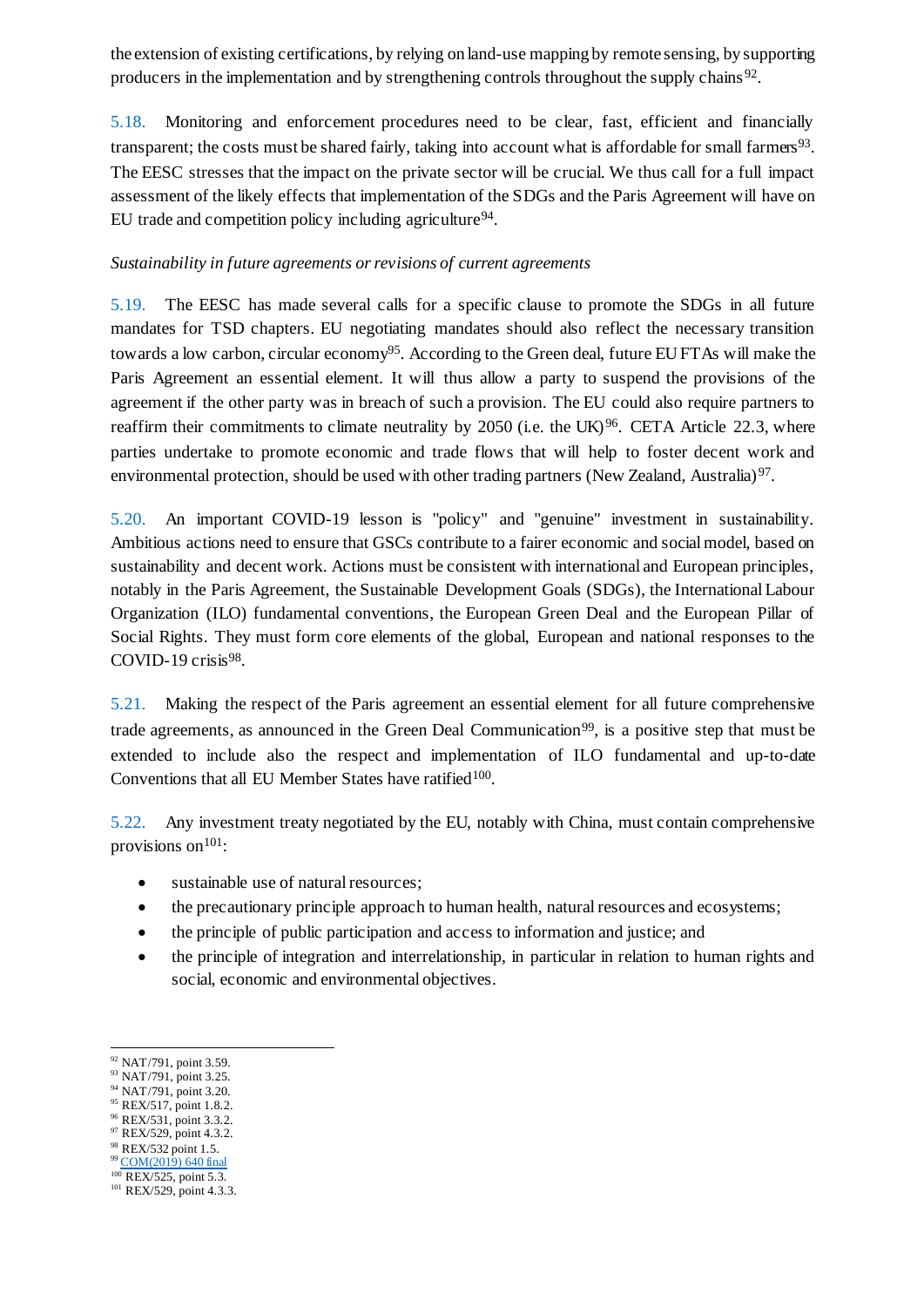**Question 9:** How can trade policy help to foster more responsible business conduct? What role should trade policy play in promoting transparent, responsible and sustainable supply chains?

5.23. The COVID-19 crisis has unveiled the worrying fragility and significant risks related to highly fragmented and undiversified supply chains, exposing the vulnerability of workers. It is clear that GSCs need to become more resilient, diversified and responsible. Trade will have to play a key role in promoting a sustainable economic recovery allowing companies to rebuild and re-organise their disrupted value chains. However, stronger instruments need to deliver on a socially and environmentally responsible business, trade and investment agenda<sup>102</sup>.

5.24. The EU has the largest trade network in the world, giving bilateral trade agreements a particular important leverage that needs to be used effectively before their conclusion and throughout their implementation and enforcement<sup>103</sup>.

5.25. Responsible Business Conduct (RBC) is key to realising the SDGs. European companies operating outside the EU are key drivers and enforcers of RBC. This puts the EU in a unique place to take the lead on due diligence and the EESC welcomes that the EC is following its recommendation to propose EU legislation in this area<sup>104</sup>. A European due diligence standard is an indispensable step to ensure the respect and enforcement of human rights and decent work in supply chains. It would contribute to the implementation of the UNGPs, the ILO Tripartite Declaration and the OECD Guidelines. It would also complement national initiative taken to reach the SDGs, notably with regard to the eradication of child labour and forced labour. It would further contribute to establishing more reliable, sustainable and well-managed supply chains, thus increasing resilience and management effectiveness in times of crisis. This would be particularly important for example with regard to health and safety at the workplace<sup>105</sup>.

5.26. It is vital for the EU and its Member States to act consistently at national, European, and international level, coordinating initiatives and closing identified gaps. The European Economic and Social Committee (EESC) calls on the European Commission (EC) to develop a European Action plan on human rights, decent work and sustainability in global supply chains, in agreement with the European Parliament (EP) and Council, and building on social dialogue and a multi-stakeholder approach. It must be ambitious, comprehensive and transversal to respond effectively to GSC realities. Its main objectives should be to promote responsible business conduct, to ensure the respect of human rights and EU social and environmental objectives in business activities and their supply chains, to support businesses and SMEs in adopting a responsible business conduct approach, and to ensure a level playing field for businesses<sup>106</sup>. This general framework would encompass both policy and legislative initiatives.

5.27. Trade elements of the Action Plan objectives should be reflected in the new EU Trade Strategy Review. Trade and international investment agreements can help align the implementation of standards by both investors and governments. Foreign investors should be required to comply with due diligence before they can benefit from an international investment agreement. Free trade agreements (FTA) must promote best practices on how to include environmental and social criteria in public procurement, and

<sup>&</sup>lt;sup>102</sup> REX/532, point 1.2 and 1.3.

<sup>103</sup> REX/532, point 7.1.

<sup>&</sup>lt;sup>104</sup> REX/525, point 5.12.

<sup>105</sup> REX/532, point 8.1 and 8.2.

<sup>106</sup> REX/532, point 1.8 and 1.9.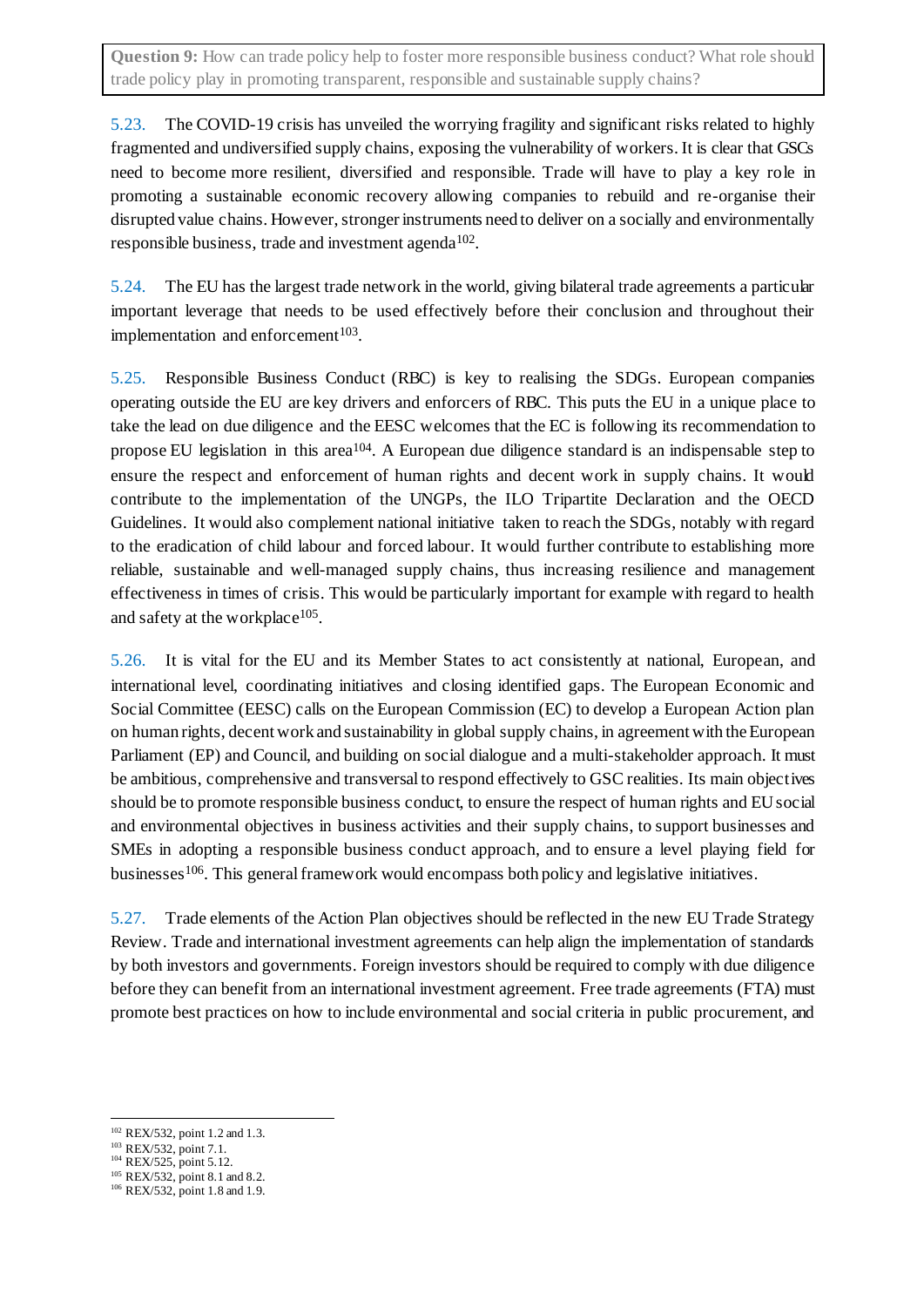in no way limit their application<sup>107</sup>. The EESC suggests linking tariff reductions to the effective implementation of TSD provisions<sup>108</sup>.

5.28. In the framework of the new recovery instrument Next Generation EU and of other EU funding, the EESC suggests specific conditionality and incentives being linked to the respect for human rights, decent work and sustainability objectives in companies' activities and supply chains<sup>109</sup>.

5.29. Calling on the EU and its Member States to secure more effective and binding international instruments, the EESC reaffirms its support for a UN Binding treaty on business and human rights<sup>110</sup>.

5.30. Both a future Action plan and the revised trade policy review should recognise the essential, different and complementary roles of the different actors in this area, notably the European institutions, Member States, international bodies, companies, social partners and stakeholders <sup>111</sup>.

### 6. Supporting the digital transition and technological development

**Question 10:** How can digital trade rules benefit EU businesses, including SMEs? How could the digital transition, within the EU but also in developing country trade partners, be supported by trade policy, in particular when it comes to key digital technologies and major developments (e.g. block chain, artificial intelligence, big data flows)?

6.1. It is important to provide a legally robust and socially protected framework for the evolution of digitalisation and artificial intelligence (AI). EU policies must promote conditions that help businesses to take the lead in developing and applying new technologies that maintain competitiveness, whilst ensuring growth and decent jobs as part of a fair transition  $112$ .

6.2. Regarding the digital transition an ambitious taxation agenda is more important than ever for the EU. The taxation of digital services companies will stay in the centre stage globally, the EU should work towards reaching a global solution in order to better harness the benefits of globalisation, with proper global governance and global rules. Close cooperation between the Commission, Member States and the OECD to support the development of an international solution is essential. If an international solution cannot be reached, the EU must consider proceeding on its own<sup>113</sup>.

**Question 11:** What are the biggest barriers and opportunities for European businesses engaging in digital trade in third countries or for consumers when engaging in e-commerce? How important are the international transfers of data for EU business activity?

6.3. The EESC calls for "any future multilateral initiative on data flows [to] fully comply with EU horizontal provisions for cross-border data flows and data protection in EU trade and investment agreements"<sup>1</sup> and called on the new Commission to reconfirm this core commitment as nonnegotiable<sup>114</sup>.

 $110$  REX/518.

- <sup>111</sup> REX/532, point 1.10.
- <sup>112</sup> REX/517, point 1.2.1.

<sup>&</sup>lt;sup>107</sup> REX/532, point 1.21.

<sup>108</sup> REX/532, point 1.23.  $109$  REX/s, point 1.18.

<sup>113</sup> ECO/458, point 1.4.

<sup>114</sup> REX/517, point 3.1.3.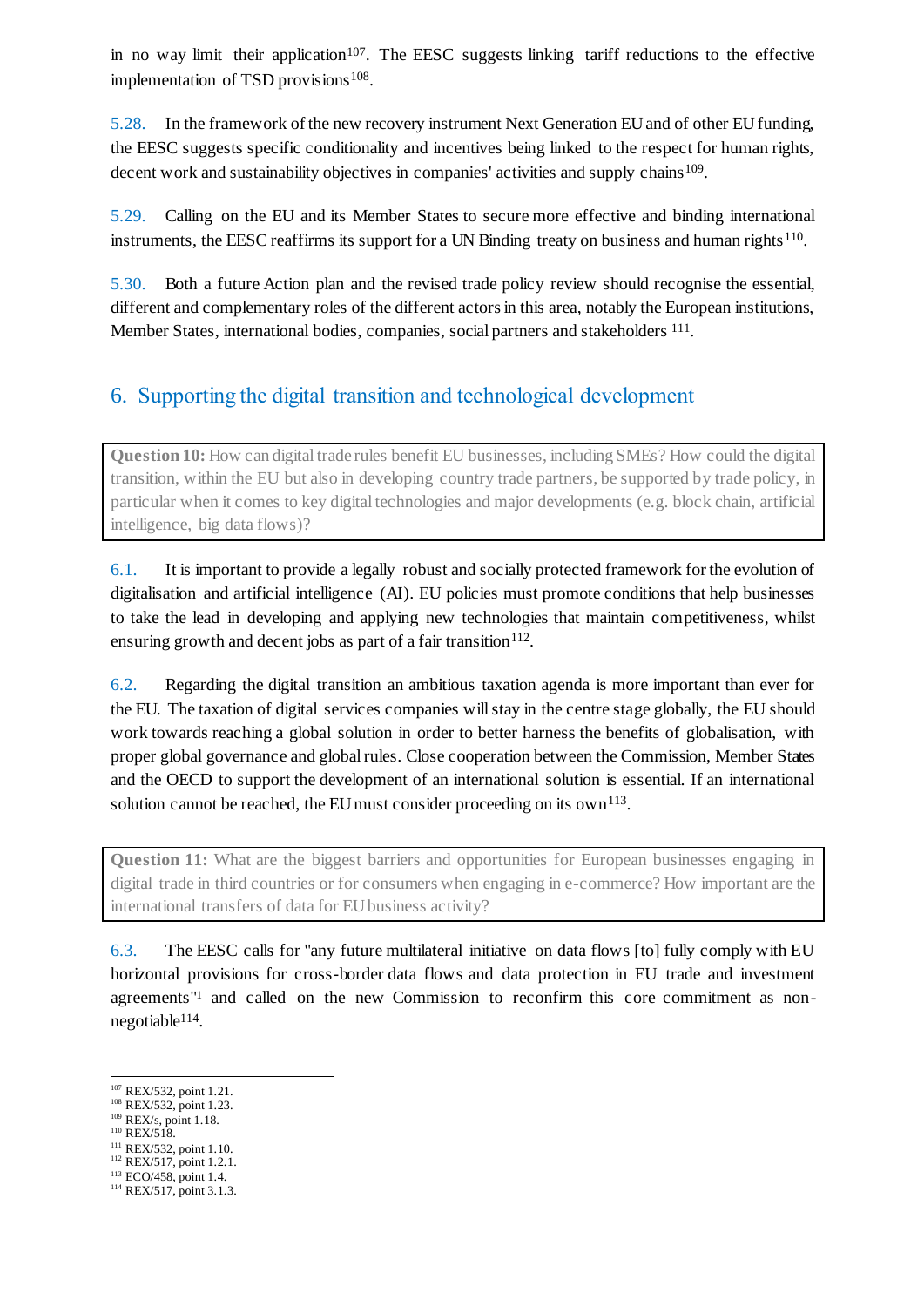6.4. Particular attention should be paid to rapidly growing collaborative economy. Firstly, it is important to state that specific tax systems are not necessary for collaborative economy businesses. Secondly, the European authorities should make every effort to establish channels of cooperation beyond Europe in order to lay down some ground rules for the digital economy, since the power of digital networks already makes it possible to manage services and exchange goods anywhere in the world, via a digital platform in a single geographic location<sup>115</sup>.

### 7. Ensuring fairness and a level playing field

**Question 12**: In addition to existing instruments, such as trade defence, how should the EU address coercive, distortive and unfair trading practices by third countries? Should existing instruments be further improved or additional instruments be considered?

7.1. The EESC suggests that in the event of countries engaging in unfair competition, labour conditions or sustainability standards, we should consider developing alternative dispute settlements and implementing UN online dispute resolution mechanisms. The EESC welcomes the Multi-Party Interim Arbitration Arrangement as a stopgap to maintaining an independent, two-step dispute settlement function in the WTO<sup>116</sup>.

7.2. More specifically, the EESC encourages the Commission to look into new approaches to labour dispute settlements that would allow for an *ad hoc* international dispute settlement panel to impose remedies on a noncompliant facility. A rapid process is already in use for EU Anti-Dumping measures and could be extended to Social Dumping. In line with the French and Dutch non-paper<sup>117</sup>, the EESC suggests in general for the effective implementation of TSD provisions to be linked to a staged implementation of tariff reduction<sup>118</sup>.

7.3. The EESC urges the Commission to speed up adoption of the White Paper on an Instrument on Foreign Subsidies, which will address distortive effects caused by foreign subsidies within the single market<sup>119</sup>.

7.4. Regarding trade defence instruments, the EESC welcomes the Commission's intention of using specific criteria to determine whether there are significant distortions in the market situation. The Committee notes that the respect of ILO standards and of Multilateral Environment Agreements should also be considered<sup>120</sup>.

7.5. European actions need complementary improvements of the international normative framework to deliver global policy coherence. Achieving multilateral progress sometimes starts with ambitious unilateral action. For instance, the EESC sees the EU as uniquely placed to take the lead on due diligence, in particular with view to European companies' global leadership. The EESC calls on the EU and its Member States to deliver real progress towards more effective and binding instruments at international level, accompanied by renewed initiatives to promote the effective implementation of the existing instruments and frameworks. These have to include support for a UN Binding treaty on business and human rights and call for the establishment of an ILO Convention on decent work in supply chains<sup>1</sup>,

<sup>-</sup><sup>115</sup> ECO/434, point 1.7.

<sup>116</sup> CCMI/175, point 3.3.

<sup>&</sup>lt;sup>117</sup> [Non-paper from the Netherlands and France on trade social economic effects and sustainable development,](https://www.rijksoverheid.nl/documenten/publicaties/2020/05/14/non-paper-from-the-netherlands-and-france-on-trade-social-economic-effects-and-sustainable-development) May 2020.

<sup>118</sup> REX/532, point 7.6.

<sup>119</sup> INT/897, point 5.9.

<sup>&</sup>lt;sup>120</sup> REX/483, point 1.5.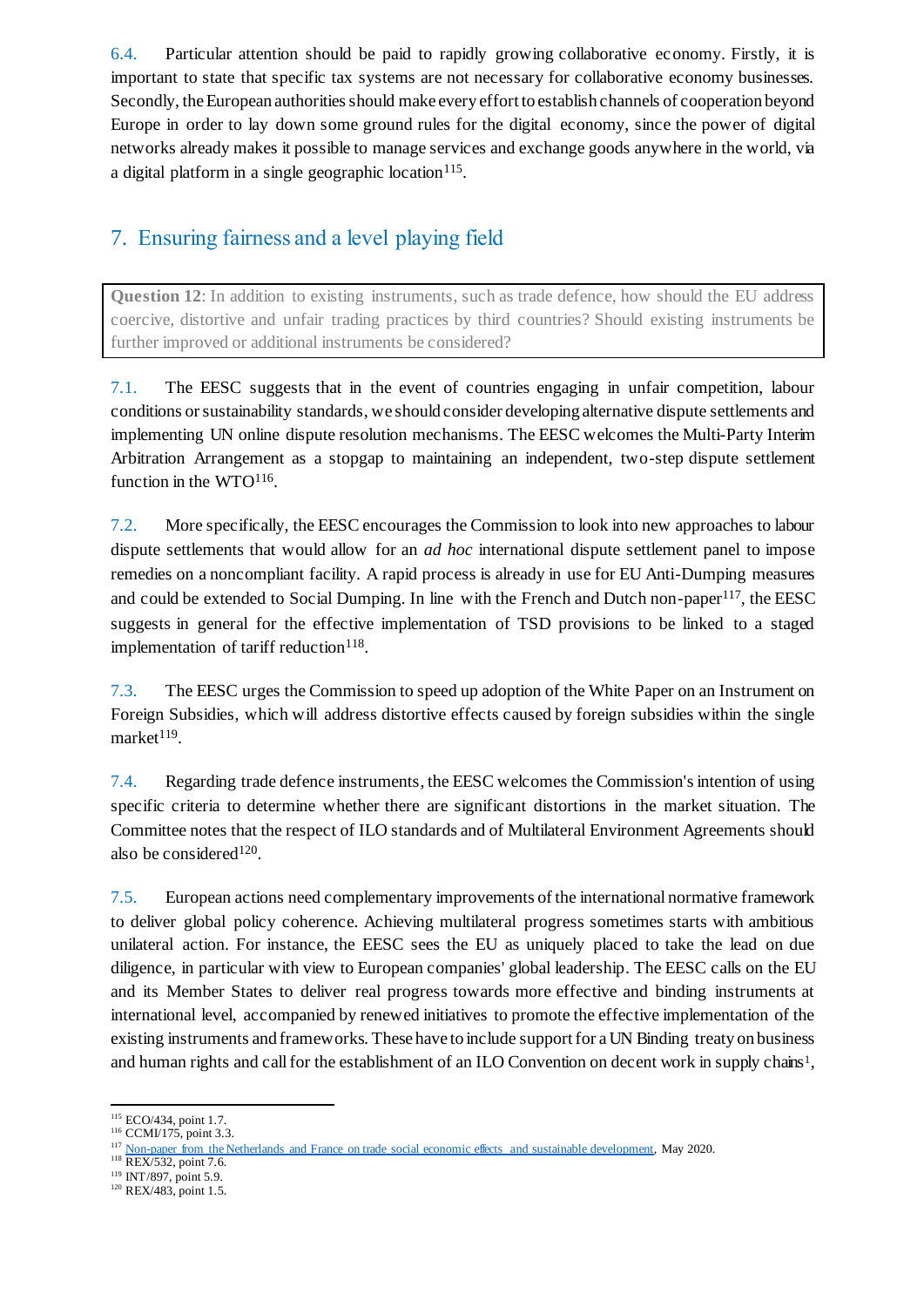in line with the 2016 International Labour Conference discussion and be based on the ILO core and upto-date Conventions and the ILO Declaration on Principles and Rights at work. <sup>121</sup>

7.6. An EU carbon border adjustment mechanism will shield EU energy-intensive companies (steel and cement, for example) from cheaper imports coming from third countries with no or weaker climate policy (no carbon market, no carbon pricing). This adjustment would re-establish a level playing field between EU companies and third country companies that could, for instance, take the form of a levy on imported goods, based on average prices in the EU ETS. Such mechanisms will help prevent carbon leakages and avoid the race to the bottom for energy-intensive industries, while protecting the competitiveness of EU industries and reducing the competitiveness of cheap carbon-intensive imports.<sup>122</sup>

### 8. General question

**Question 13:** What other important topics not covered by the questions above should the Trade Policy Review address?

8.1. Greater EU internal coordination, notably with the EEAS: The EESC again strongly urges that the EEAS must become more trade aware. Trade has become an increasingly important element both geo-politically and as part of economic diplomacy, yet coverage of trade matters was notably absent from the recent [Joint Communication on EU-Asia Connectivity.](https://eeas.europa.eu/sites/eeas/files/joint_communication_-_connecting_europe_and_asia_-_building_blocks_for_an_eu_strategy_2018-09-19.pdf) Equally, the EESC repeats its call for a closer, more coherent and transparent cross collaboration between DG Trade and other Directorates-General, most notably DEVCO and EMPL<sup>123</sup>.

8.2. To face current challenges, the EU must win sufficient internal consensus to enable it to continue to negotiate beneficial and dynamic trade agreements around the world. To do that, it needs to promote a progressive trade agenda that builds on the protection of fundamental environmental, social and consumer standards and rights $124$ .

#### *Genuine engagement with civil society on trade issues*

8.3. Over the years, the EESC has flagged clear areas of concerns that are not covered in the consultation paper, such as evaluation policies, data collection or civil society involvement, notably the DAGs. The EESC reminded these concerns in a recent opinion on the implementation of FTAs. The EESC demands that dialogue with civil society on trade and investment policy throughout and beyond negotiations must become far more profound and its monitoring role be strengthened. This dialogue must be developed on a basis of further transparency and continuous improvement, as negotiations and agreements become more complex, not least due to the SDGs, Paris Agreement and moves towards a circular economy<sup>125</sup> .

8.4. Social economy organisations also have potential to be key players in helping realise the SDGs as well as the trade potential. The EESC thus points out that the social economy is prominent in the

<sup>-</sup><sup>121</sup> REX/532, point 8.3 and 8.4.

<sup>122</sup> REX/531, point 4.4.1.

<sup>&</sup>lt;sup>123</sup> REX/517, point 1.5.5.

<sup>124</sup> REX/517, point 1.1.1.

<sup>125</sup> REX/517, point 1.6.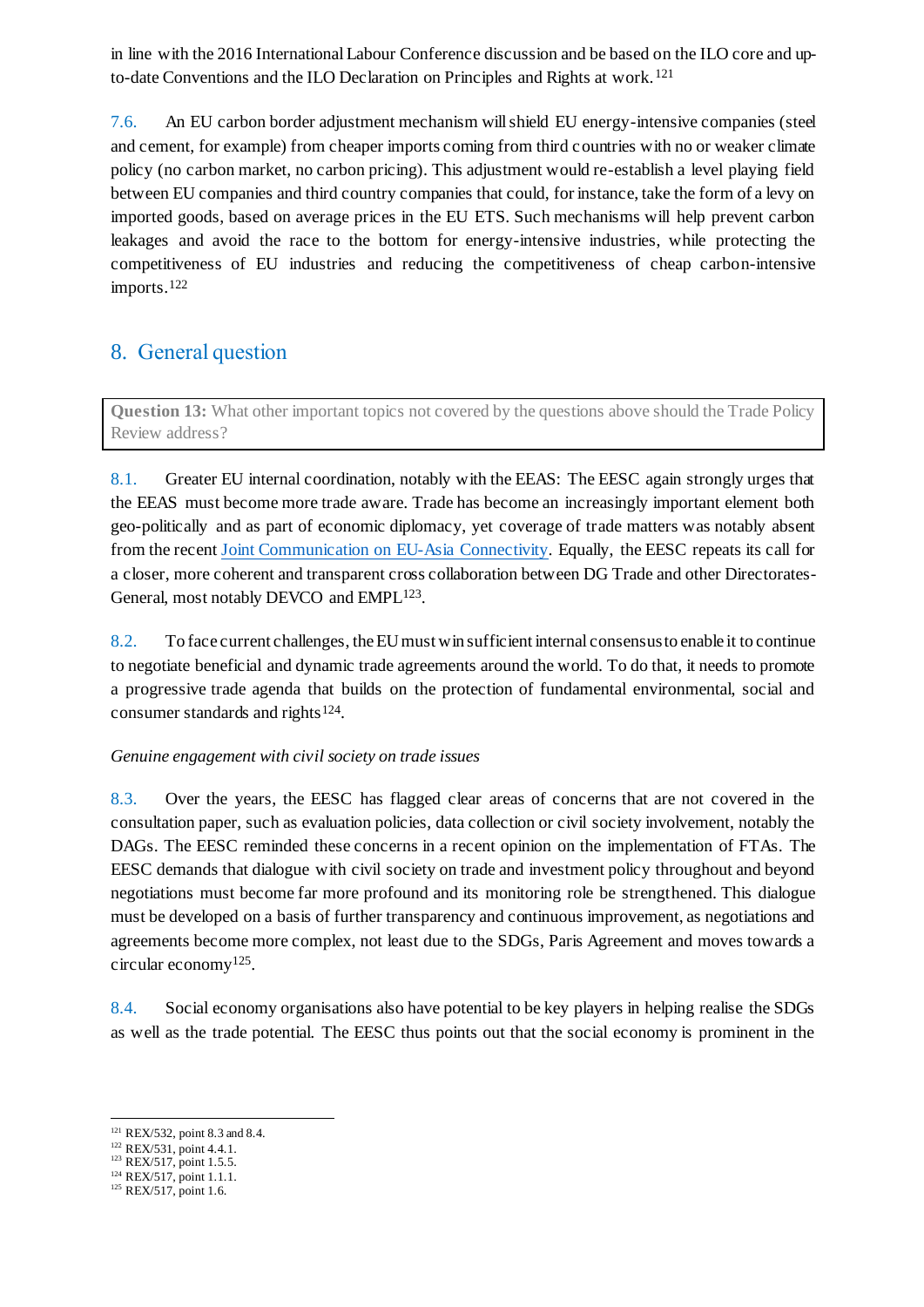everyday life and productive activity of large regions of Africa, America and Asia, making a major, global contribution to improving living and working conditions<sup>126</sup>.

#### *Improving EU evaluation policy*

8.5. The ex-ante evaluation policy needs to put greater focus on the qualitative elements of trade agreements, in consultation with civil society and the EESC. The Commission ought to consider broader sets of indicators and alternative models. On timing, it should finalise impact assessments before engaging in negotiations. The Commission should also conduct regular holistic studies looking into the global impact of trade<sup>127</sup>. When assessing the impact of future agreements and when reporting on the implementation of existing FTAs, the EESC believes that the Commission should assess the cumulative impact of all FTAs on specific sectors (i.e. agriculture) 128 .

8.6. In addition, it provided feedback on how to improve such reporting. Information is crucial for fine-tuning EU trade and investment policy and maximising its benefits. Securing and breaking down data seems the biggest challenge. The EU should thus use national data more consistently, showing the different realities per EU Member State or region, and where need be, invest in active data collection. Establishing criteria can make findings more tangible to compare. When it comes to trade and sustainable development, and in particular the situation of labour standards in countries, other data sources like the ILO need to complete the picture<sup>129</sup>. Furthermore, the annual FTA implementation report […] needs to enhance its informative potential and better interlink with past reports and the overall life cycle of trade evaluation policy. Sustainable impact assessments (SIA) should notably be used as sources of information. When drafting future reports, the European Commission (EC) should consult with civil society as a matter of priority<sup>130</sup>.

8.7. The EESC believes that a more fundamental policy discussion on the role of trade and investment is essential to ensure a greater understanding of both its drivers and economic impact. EU evaluation policy needs to focus more on assessing qualitative elements of trade agreements, with the full involvement of civil society and the EESC. A broader set of indicators, with an open-minded look into alternative models, is required and impact assessments must be concluded before engaging in negotiations. At suitable intervals, too, a more holistic study of the global impact of trade should be conducted<sup>131</sup>.

8.8. Questions of methodology and timing are crucial and should be re-assessed. The used computable general equilibrium (CGE) model should be re-evaluated against alternative models and include a broader set of indicators measuring impacts on human and labour rights, climate change, biodiversity, consumers and FDI. A mere comparison of the situation with or without a trade agreement, however, falls short of the qualitative evaluation of negotiation options in particular on TSD. IA and SIA need to be concluded in a timely manner to advise negotiators and be taken into account before and during the negotiations, not presented after their conclusion.

8.9. Helping realise the SDGs, as previously recommended by the EESC in its opinion on The core role of trade and investment in meeting and implementing the SDGs, should move to the core of EU trade policy evaluation.

- <sup>127</sup> REX/517, point 1.5.4. <sup>128</sup> REX/525, point 4.6.
- <sup>129</sup> REX/525, point 4.3.
- <sup>130</sup> REX/525, point 1.7.

 $126$  REX/486, point 6.3.

<sup>&</sup>lt;sup>131</sup> REX/517, point 1.5.4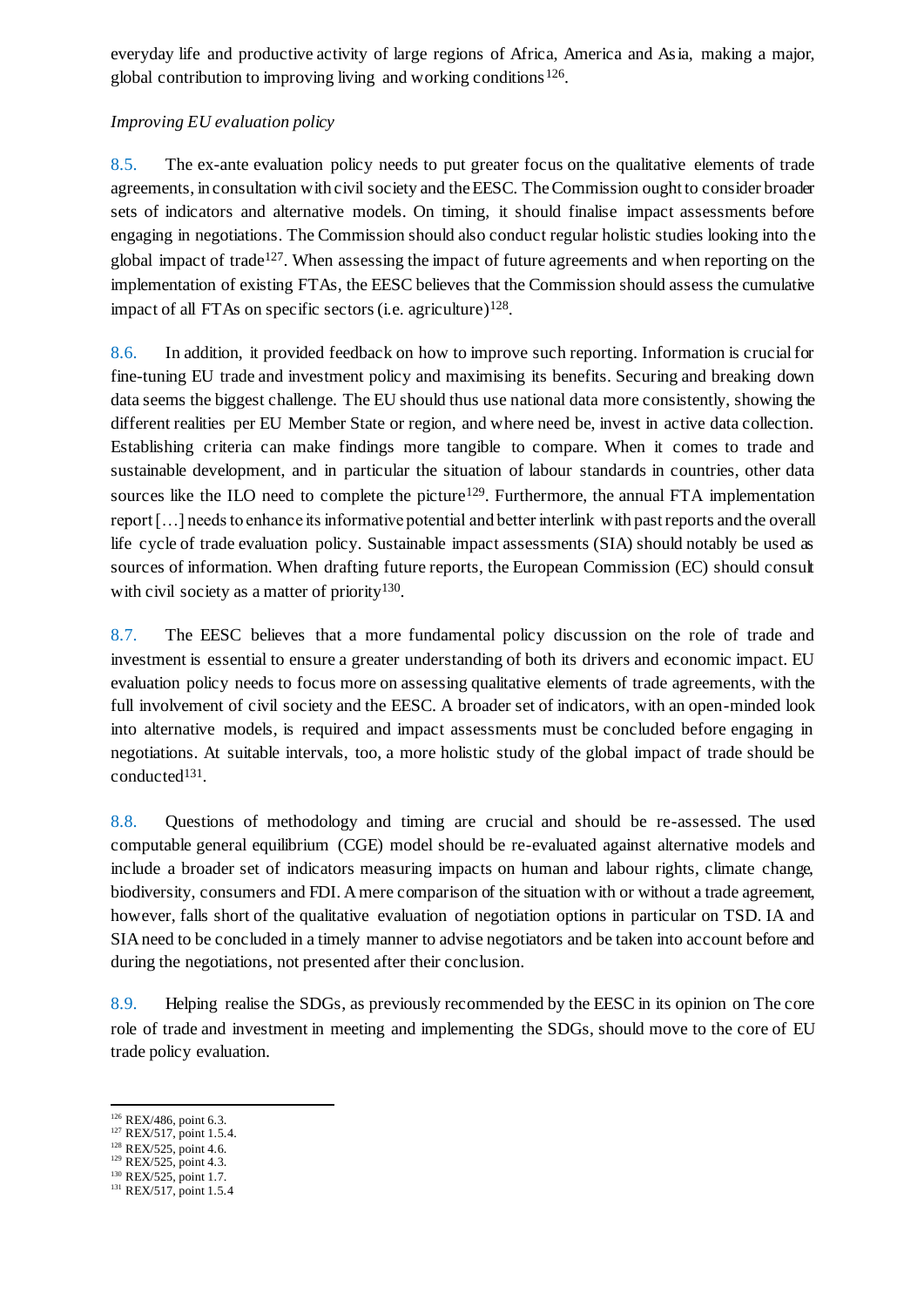8.10. The EESC sees a valuable contribution in the civil society consultation for SIAs and recommends to extend it to the early process of drafting the terms of reference. The work of the EC evaluation steering group inside could further improve by involving civil society too. Consultants need sufficient independence and expertise, particularly, regarding human rights and the environmental issues.

8.11. As far as labour markets are concerned, more detailed analysis is required on potential displacement effects, the evolution of wages and job security. Concerning the economic impact, attention should be paid not only to the EU, but also to what extent trade and investment enable lessdeveloped economies to increase their productivity and innovation. Moreover, a holistic study of the global impact of trade should be conducted at suitable intervals<sup>132</sup>.

#### *Improving the international role of the Euro*

8.12. One of ways the EU could ensure a level playing field would be by strengthening its integration and consolidating its role on the global scene, notably by giving the Euro a genuine external role and representation. This would strengthen the EU relative weight in international financial institutions and give it a more prominent position in international financial markets 133. In this review of the EU trade policy, the Commission should also pay due consideration to economic diplomacy<sup>134</sup>.

\_\_\_\_\_\_\_\_\_\_\_\_\_\_\_\_\_\_\_\_\_\_

### *Alberto Mazzola*

Chair of the Follow-up Committee on International Trade European Economic and Social Committee

<sup>&</sup>lt;sup>132</sup> REX/517, points 4.4.2 to 4.4.5

<sup>133</sup> ECO/392.

<sup>&</sup>lt;sup>134</sup> ECO/489.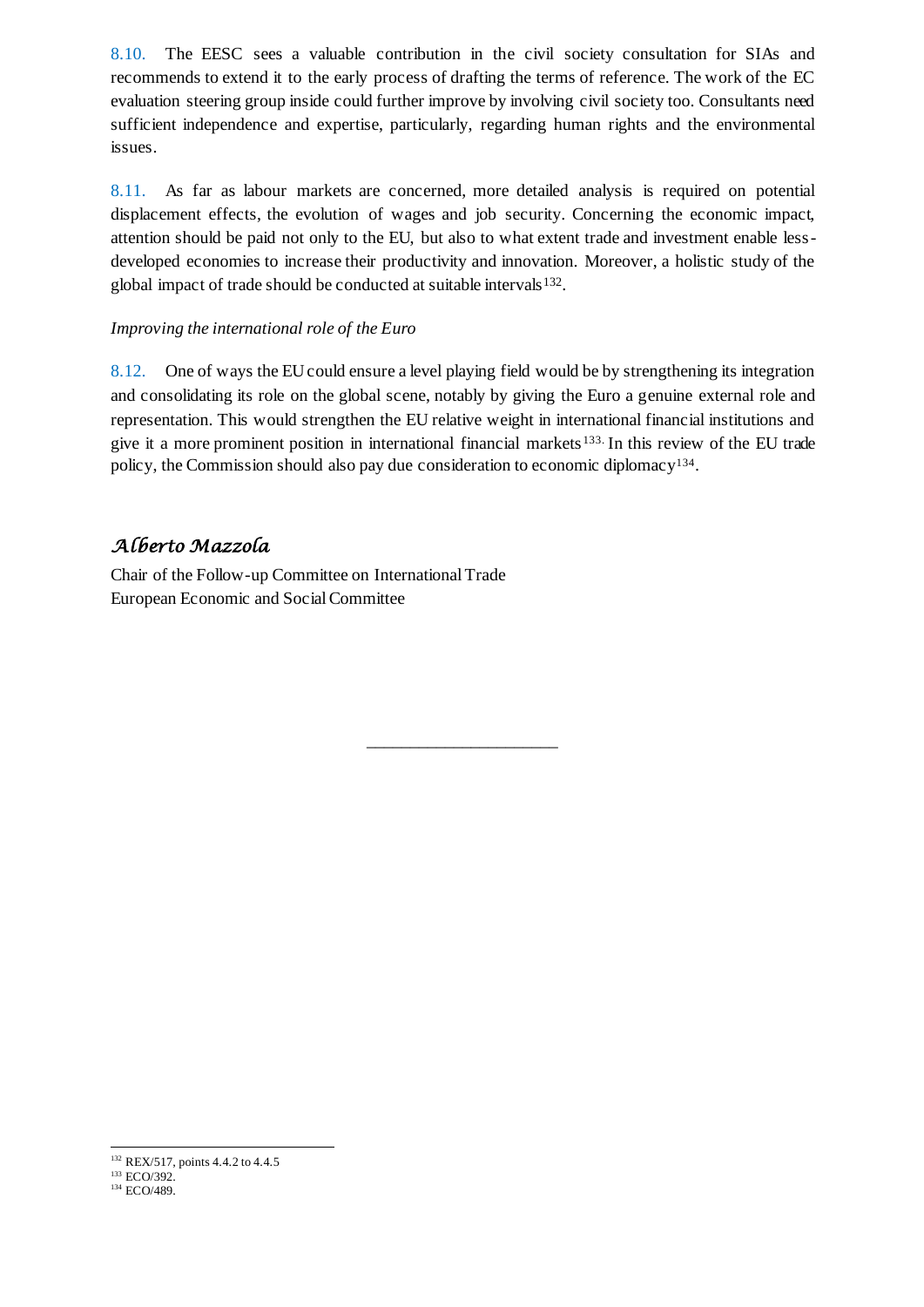## Annex I- EESC opinions referenced in the contribution

#### *Section on External relations (REX)*

- EESC opinion on *[Decent work in global supply chains \(own-initiative opinion\)](https://eur-lex.europa.eu/legal-content/EN/TXT/HTML/?uri=CELEX:52016IE0959&from=FR)* (REX/462, May 2016)
- EESC opinion on *[Trade defence instruments –](https://www.eesc.europa.eu/en/our-work/opinions-information-reports/opinions/trade-defence-instruments-methotology) methodology* (REX/483, March 2017)
- EESC opinion on *[The core role of trade and investment in meeting and implementing the](https://eur-lex.europa.eu/legal-content/EN/TXT/PDF/?uri=CELEX:52017IE1072&qid=1595251129865&from=EN)  [sustainable development goals \(own-initiative opinion\)](https://eur-lex.europa.eu/legal-content/EN/TXT/PDF/?uri=CELEX:52017IE1072&qid=1595251129865&from=EN)* (REX/486, December 2017)
- EESC opinion on *[Trade and sustainable development chapters \(TSD\) in EU Free Trade](https://eur-lex.europa.eu/legal-content/EN/TXT/PDF/?uri=CELEX:52017IE5323&from=EN)  [Agreements \(FTA\)](https://eur-lex.europa.eu/legal-content/EN/TXT/PDF/?uri=CELEX:52017IE5323&from=EN)* (REX/500, July 2018)
- EESC opinion *[Towards an EU-Mercosur Association Agreement](file:///C:/Users/dgalo/Desktop/It%20is%20particularly%20important%20to%20engage%20with%20third%20countries%20on%20the%20basis%20of%20mutual%20respect%20and%20understanding.%20In%20the%20EESC)* (REX/503, May 2018)
- EESC opinion on *[The role of the EU's trade and investment policies in enhancing the EU's](https://eur-lex.europa.eu/legal-content/EN/TXT/PDF/?uri=CELEX:52019IE2162&from=EN)  [economic performance \(own-initiative opinion\)](https://eur-lex.europa.eu/legal-content/EN/TXT/PDF/?uri=CELEX:52019IE2162&from=EN)* (REX/517, January 2019)
- EESC opinion on *[Binding UN treaty on business and human rights \(own-initiative opinion\)](https://eur-lex.europa.eu/legal-content/EN/TXT/?uri=CELEX:52019IE1278)* (REX/518, December 2019)
- EESC opinion on the *[Implementation of Free Trade Agreements 1 January 2018 -](https://www.eesc.europa.eu/en/our-work/opinions-information-reports/opinions/implementation-free-trade-agreements-1-january-2018-31-december-2018) 31 December [2018](https://www.eesc.europa.eu/en/our-work/opinions-information-reports/opinions/implementation-free-trade-agreements-1-january-2018-31-december-2018)* (REX/525, July 2020)
- EESC opinion on *[EU and Africa: Making an equal development partnership a reality based on](https://www.eesc.europa.eu/en/our-work/opinions-information-reports/opinions/eu-and-africa-making-equal-development-partnership-reality-based-sustainability-and-common-values-own-initiative-opinion)  [sustainability and common values \(own-initiative opinion\)](https://www.eesc.europa.eu/en/our-work/opinions-information-reports/opinions/eu-and-africa-making-equal-development-partnership-reality-based-sustainability-and-common-values-own-initiative-opinion)* (REX/527, September 2020)
- EESC opinion on *[A post COVID-19 emergency: the design of a New Multilateral Matrix \(own](https://www.eesc.europa.eu/en/our-work/opinions-information-reports/opinions/post-covid-19-emergency-design-new-multilateral-matrix-own-initiative-opinion)[initiative opinion\)](https://www.eesc.europa.eu/en/our-work/opinions-information-reports/opinions/post-covid-19-emergency-design-new-multilateral-matrix-own-initiative-opinion)* (REX/529, July 2020)
- EESC opinion on *[Carbon markets: Emergence, structuring and challenges for European](https://www.eesc.europa.eu/en/our-work/opinions-information-reports/opinions/carbon-markets-emergence-structuring-and-challenges-european-industry-own-initiative-opinion)  [industry \(own-initiative opinion\)](https://www.eesc.europa.eu/en/our-work/opinions-information-reports/opinions/carbon-markets-emergence-structuring-and-challenges-european-industry-own-initiative-opinion)* (REX/531, September 2020)
- EESC opinion on *[Sustainable supply chains and decent work in international trade](https://www.eesc.europa.eu/en/our-work/opinions-information-reports/opinions/sustainable-supply-chains-and-decent-work-international-trade-exploratory-opinion-request-german-presidency)* (Exploratory opinion at the request of the German Presidency) (REX/532, September 2020)

#### *Consultative Commission on Industrial Change (CCMI)*

- EESC opinion on *[The sectoral industrial perspective on reconciling climate and energy policies](https://eur-lex.europa.eu/legal-content/EN/TXT/PDF/?uri=CELEX:52019IE0927&from=EN)  [\(own-initiative opinion\)](https://eur-lex.europa.eu/legal-content/EN/TXT/PDF/?uri=CELEX:52019IE0927&from=EN)* (*C*CMI/167, January 2019)
- EESC opinion on *[Fostering competitiveness, innovation, growth and job creation by advancing](https://www.eesc.europa.eu/en/our-work/opinions-information-reports/opinions/fostering-competitiveness-innovation-growth-and-job-creation-advancing-global-regulatory-cooperation-supporting-renewed)  [in global regulatory cooperation, by supporting a renewed multilateral trading](https://www.eesc.europa.eu/en/our-work/opinions-information-reports/opinions/fostering-competitiveness-innovation-growth-and-job-creation-advancing-global-regulatory-cooperation-supporting-renewed) scheme and by [reducing market-distorting subsidies \(own-initiative opinion\)](https://www.eesc.europa.eu/en/our-work/opinions-information-reports/opinions/fostering-competitiveness-innovation-growth-and-job-creation-advancing-global-regulatory-cooperation-supporting-renewed)* (CCMI/175, July 2020)

#### *Section on Economic and Monetary Union, Economic and Social Cohesion (ECO)*

- EESC opinion on *[A roadmap for moving towards a more consistent external representation of](https://eur-lex.europa.eu/legal-content/EN/TXT/PDF/?uri=CELEX:52015AE5877&qid=1595238128826&from=EN)  [the euro area in international fora](https://eur-lex.europa.eu/legal-content/EN/TXT/PDF/?uri=CELEX:52015AE5877&qid=1595238128826&from=EN)* (ECO/392, March 2016)
- EESC opinion on *[Anti-Money Laundering Directive](https://api2016.eesc.europa.eu/v1/documents/eesc-2016-04274-00-01-ac-tra-en.docx/content)*, (ECO/408, October 2016)
- EESC opinion on *[An appropriate framework for the transparency of companies](https://eur-lex.europa.eu/legal-content/EN/TXT/PDF/?uri=OJ:C:2017:075:FULL&from=EN)* (ECO/404, December 2016)